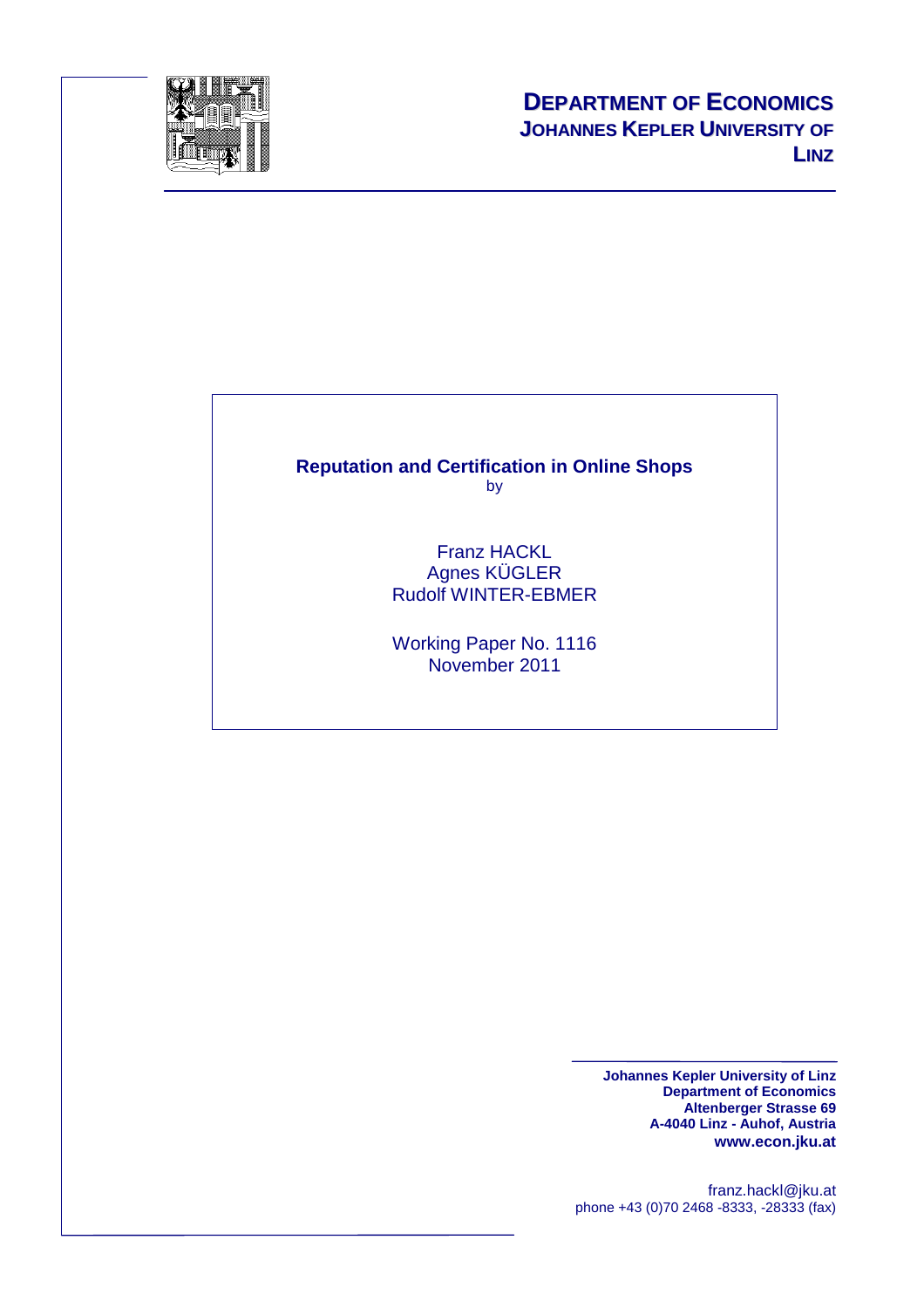### Reputation and Certification in Online Shops<sup>∗</sup>

Franz Hackl† Agnes Kügler<sup>‡</sup>

Rudolf Winter-Ebmer§

March 20, 2012

#### Abstract

We investigate the impact of self-organized reputation versus certification by an independent institution on demand for online shops. Using data from a large Austrian price comparison site, we show that quality seals issued by a credible and independent institution increase demand more than feedback-based reputation. This result is important for markets where the market-maker must deal with issues of asymmetric information concerning the quality of goods and services in the market.

Keywords: online markets; search engines; signaling; certification; reputation;

JEL Classification: C23, D21, D81, L15

<sup>∗</sup>This research was supported by Grant 12444 of the Austrian National Bank's Jubilee Fund. Thanks to workshop participants in Valencia and Vienna.

<sup>&</sup>lt;sup>†</sup>Johannes Kepler Universität, Linz, Austria; Email: franz.hackl@jku.at

<sup>‡</sup>Vienna University of Business and Economics, Austria; Email: akuegler@wu.ac.at

 $§$ Johannes Kepler Universität, Linz, Austria; Email: rudolf.winterebmer@jku.at and IHS, Vienna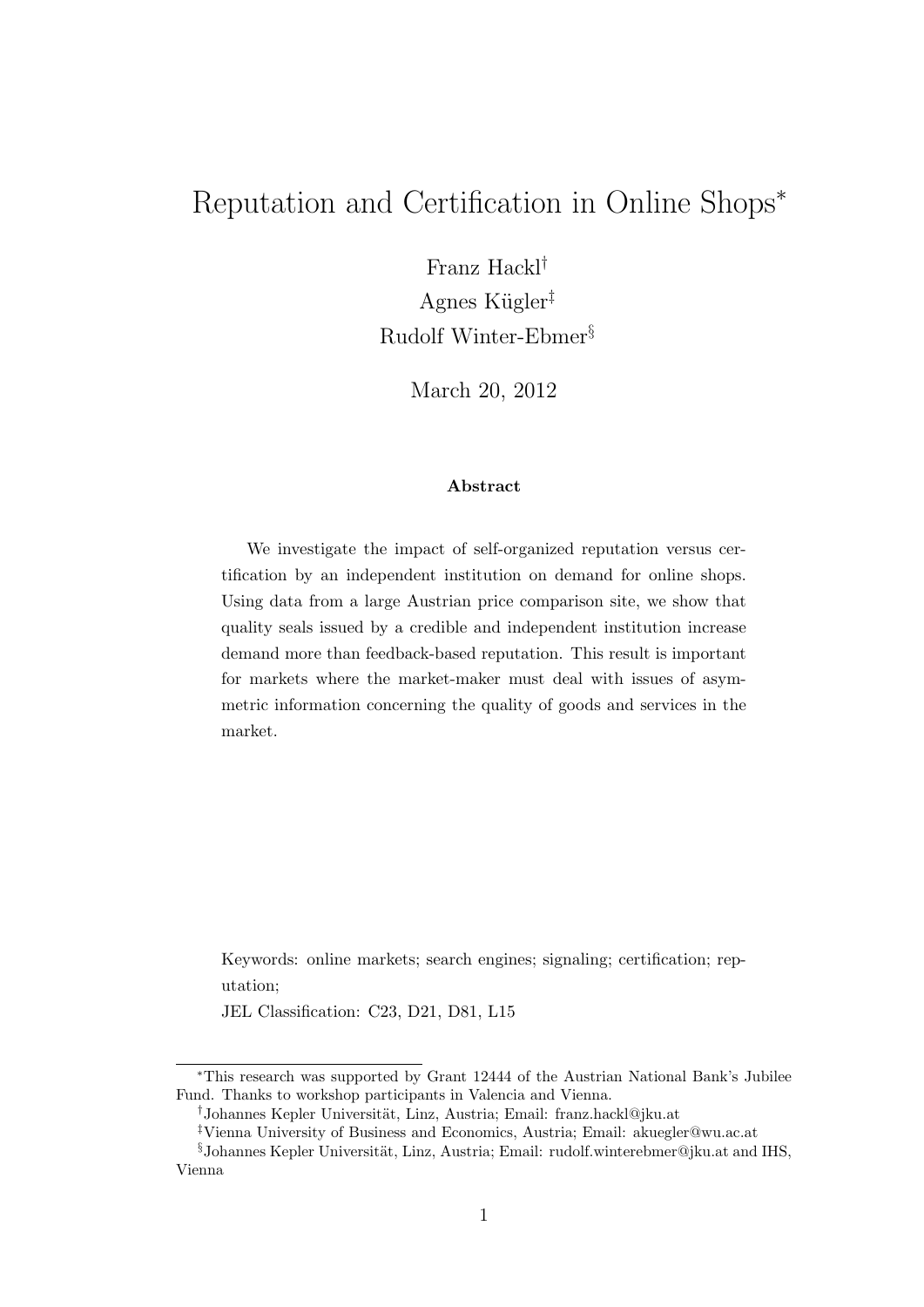#### 1 Introduction

Buying online has specific asymmetric information problems: due to physical distance, potential buyers cannot properly assess the quality of the product or the handling of the supplier concerning delivery and complaints. The challenge for high-quality firms to communicate their quality is also present in an internet price-comparison (shopbot) setting: here, the shopbot intermediary facilitates the comparison of prices by constructing a website where all suppliers of a particular product are listed on one page. Such markets reduce search costs and increase price awareness enormously; therefore, online sellers have an urgent need to differentiate themselves by service quality, or they may use obfuscation strategies in order to avoid ruinous price wars (Clay et al. (2001) and Ellison and Ellison (2009)).

In order to solve the asymmetric information problem concerning the quality or reliability of an agent, online markets typically provide a system of reputation building that relies on customer feedback, which is structured and organized by the market maker. Examples of auctions (eBay) and shopbots (pricewatch.com or epinions.com) abound. A self-organized reputation mechanism is not without challenges, however, because of the potential for manipulation and the associated credibility problems. From a market design as well as from an economic policy point of view, it is very important to understand whether these self-organized forms of reputation building and presentation are sufficient to overcome the adverse selection problem or whether some form of quality certification from an outside institution is necessary. An official certification of a given minimum quality - often taking the form of a quality seal may be desirable for a seller if the underlying procedure and issuing institution guarantee the credibility of the quality seal.

In this paper we compare the impact of a self-organized reputation mechanism to the impact of quality seals on demand for online sellers. To do so, we use longitudinal data from a large Austrian shopbot - www.geizhals.at - where we can observe the development of reputation as well as the granting and loss of two different quality seals over time. To our knowledge, ours is the first paper to quantitatively and systematically compare the importance of reputation to certification, which is an essential issue for the design of such markets. It turns out that quality seals are more important drivers of consumer demand than self-organized reputation; the impact of reputation vanishes once we introduce firm fixed effects. Interestingly, the costs to achieve certification have an influence on the credibility of the seal, which, in turn, is honored by the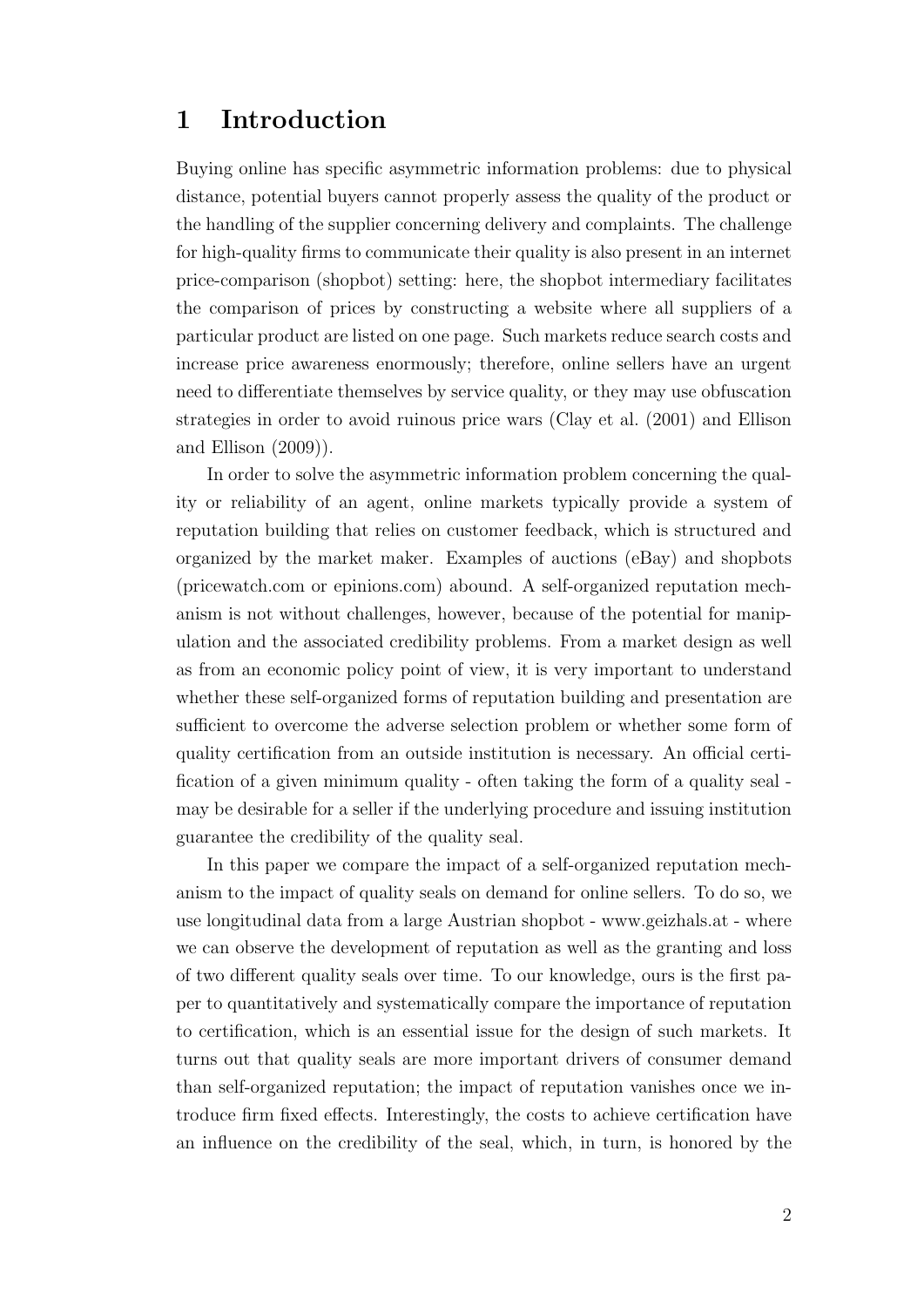consumers via higher demand: Quality seals that have higher costs for certification and are established and regularly checked by an independent institution attract higher demand. While our empirical results clearly provide a role for an official certification process to alleviate the adverse selection problem in online markets, the credibility and independence of the certification process are of crucial importance.

## 2 Reputation and Certification as Signaling Strategies

Dewally and Ederington (2006) discuss four possible strategies for retailers in asymmetric information situations to signal high quality: reputation, certification, warranties, and disclosure. In our current application of the Austrian internet shopbot, warranties and disclosure are not available. Warranties can in principle be issued by the individual firm or the market maker. The usefulness of warranties as a substitute for reputation is analyzed by Roberts (2011) for an online market for agricultural machinery. He finds that an institutionalized "money back guarantee" - even one issued by the market maker - did not determine prices or sales in this market, and therefore was no substitute for reputation, which might be due to credibility problems with the warranties.

Voluntary disclosure of quality information is another strategy that may be used predominantly by high-quality sellers. If disclosure is costless and if some other conditions apply, the so-called "unraveling result" will hold: starting with the highest-quality firm, all firms have an incentive to disclose in order to distinguish themselves from lower-quality firms (Grossman (1981) and Milgrom (1981)). In practice, however, disclosure is neither costless nor perfect: e.g., in eBay auctions, the seller can only transmit pictures of the offered product, which offers at least some limited opportunity to disclose the quality. Lewis (2011) shows for eBay used car auctions that low-cost sellers post more photos, which, in turn, increases the sales price of the car.<sup>1</sup>

Another strategy is to invest resources to build a reputation for highquality products or a good price-quality ratio (Shapiro (1983), Klein and Leffler (1981)). Online markets provide an ideal setting for self-organized reputation building. Dellarocas (2003) analyzes the differences between Internet-based feedback mechanisms and traditional word-of-mouth networks and stresses problems of noisy data: costumer feedback-based reputation may be noisy

<sup>&</sup>lt;sup>1</sup>In their survey, Dranove and Jin (2010) use a broader definition of disclosure that includes certification by third-party agencies.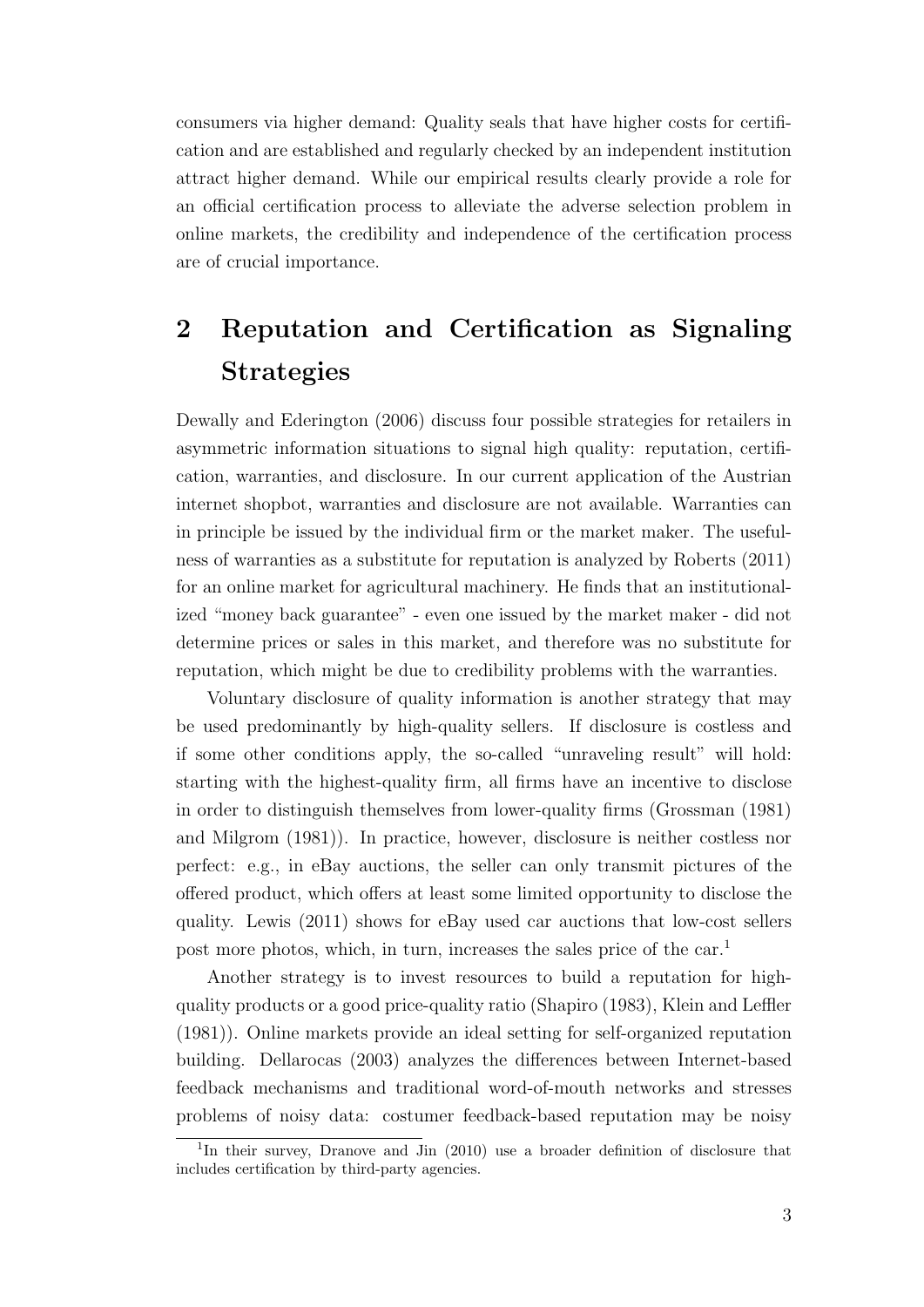because (i) different consumers may use different standards to measure quality, (ii) consumers who do report may be a selective sample of all customers, particularly those who are more picky, and (iii) as feedback is in general not easily verifiable, it may be prone to gaming.

Dewan and Hsu  $(2004)$  and Bajari and Hortacsu  $(2003)$  find that positive feedback or a higher net score increases prices; in particular, the first negative feedback reduces sales considerably. Moreover, customer feedback seems to be endogeneous: after the first negative feedback, the probability of receiving further negative feedback increases (Cabral and Hortaçsu,  $2010$ ).<sup>2</sup>

While both voluntary disclosure and warranty and reputation mechanisms may be self-organized by either the market participants or the market maker, certification typically requires an outside body, which can either be a government institution or a private intermediary. Certification may be defined as a process whereby an unobservable quality level of some product or firm is made known to the consumer through some labeling system, which is usually issued by an independent third party (Auriol and Schilizzi, 2003). In order to be meaningful, certification must be costly to the firm, and the required quality standards must be regularly checked. Moreover, the reputation of the certification depends crucially on the reputation of the certifier. Theoretical analyses<sup>3</sup> focus on incentives for the certifier to give unbiased reports, the impact of certification on the market structure, and the effects on size and quality level of the market. While a certification process can, in principle, provide a cardinal measure of a firm's quality (e.g. hospital report cards), many certificates only provide information about a minimum quality level the firm must exceed (e.g., quality seals).<sup>4</sup>

For e-tailing, such quality seals have become increasingly common.<sup>5</sup> Whether the quality seal WebTrust strengthens purchasing intentions for both known and unknown companies was investigated by Kaplan and Nieschwietz (2003). Odom et al. (2002) find that the leading brands of web seals in the United States (Verisign, TRUSTe, Good Housekeeping and CPA WebTrust) addressed

<sup>&</sup>lt;sup>2</sup>See Hoffman et al. (1999), Froomkin (1996), Friedman et al. (2000) and Grabner-Kraeuter (2002) for early discussions about the importance of trust for online shopping relative to brick-and-mortar stores.

<sup>3</sup>See Dranove and Jin (2010) for a survey.

<sup>4</sup>Licensing is another form of certification to set a minimum standard. If a license granted by a government agency is necessary to enter the industry, the lower-quality end of the market is automatically cut off.

<sup>5</sup>Other well-known examples of certification include the ISO 9000 quality management system (Corbet et al., 2005), food safety (Crespi and Marette, 2001), organic food (Lohr, 1998), teacher quality (Angrist and Guryan, 2008), and training standards (Acemoglu and Pischke, 2000).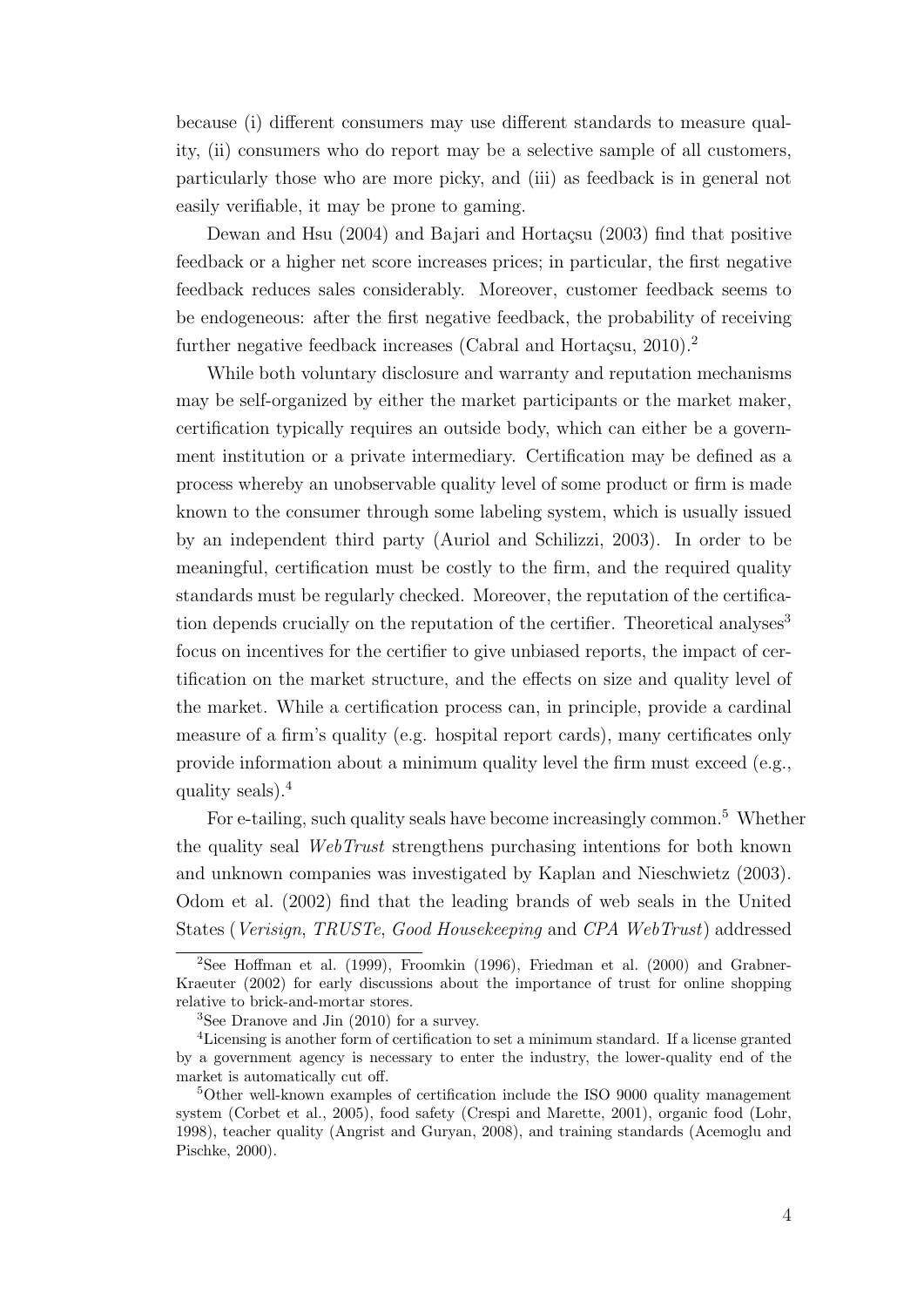only a few of online purchasers' fears and concerns, and there was a large gap between consumers' needs for assurance and what they felt was being offered by the web seals.<sup>6</sup> Lala et al.  $(2002)$  explored consumers' ability to differentiate between web seals of different qualities. They found a strong effect related to consumers' preference for a high information quality seal, but found that customers failed to demonstrate interest in a low information quality seal. These analyses are mostly of a descriptive nature, and are not able to directly compare certification with self-organized methods for reputation. An exception is the study by Baye and Morgan (2003), who find that firms achieve higher prices in a shopbot when they are certified by CNet; this price advantage disappeared, though, as more firms gained access to the certificate.

#### 3 Data and Estimation Strategy

We use data from Austria's largest price search engine (www.geizhals.at), which compares product offers from different e-commerce retailers<sup>7</sup>. As geizhals.at is Austria's uncontested market leader, our data cover the whole Austrian online market, including suppliers from other countries (especially Germany) that are interested in Austrian e-commerce business. Together with the ranking of retailers' prices, the website indicates additional offer characteristics, as shown in Figure 1 for an arbitrarily chosen digital camera. The offers are ordered according to their prices in the first column. The second column informs the consumer about the company logo and whether the seller is endowed with a quality seal. Online feedback and the number of consumers that already have assessed that particular retailer are shown in the third column. Column four includes information on availability and shipping costs. A somewhat detailed description of the product offered by the retailer can be found in the last column.

The website classifies products into categories, subcategories, and subsubcategories.<sup>8</sup> For computational reasons, we restrict our data to the subcategory "digital cameras" in the category " photos" from May 1, 2006 through December 30, 2008. We use weekly data as observation units. Therefore, aggregates have been used for variables that refer to a certain time period (e.g., clicks),

<sup>6</sup>Edelman (2011) argues that there is adverse selection of companies acquiring trust certification for website safety from TRUSTe: the trustworthiness of certified sites was found to be lower than that of uncertified sites.

<sup>7</sup>The English translation of "geizhals" is "nickel nurser".

<sup>8</sup>As an example, the category "Video/Photo/TV" contains the subcategory "TV sets" and the subsubcategory "30-39 inch LCD TV sets."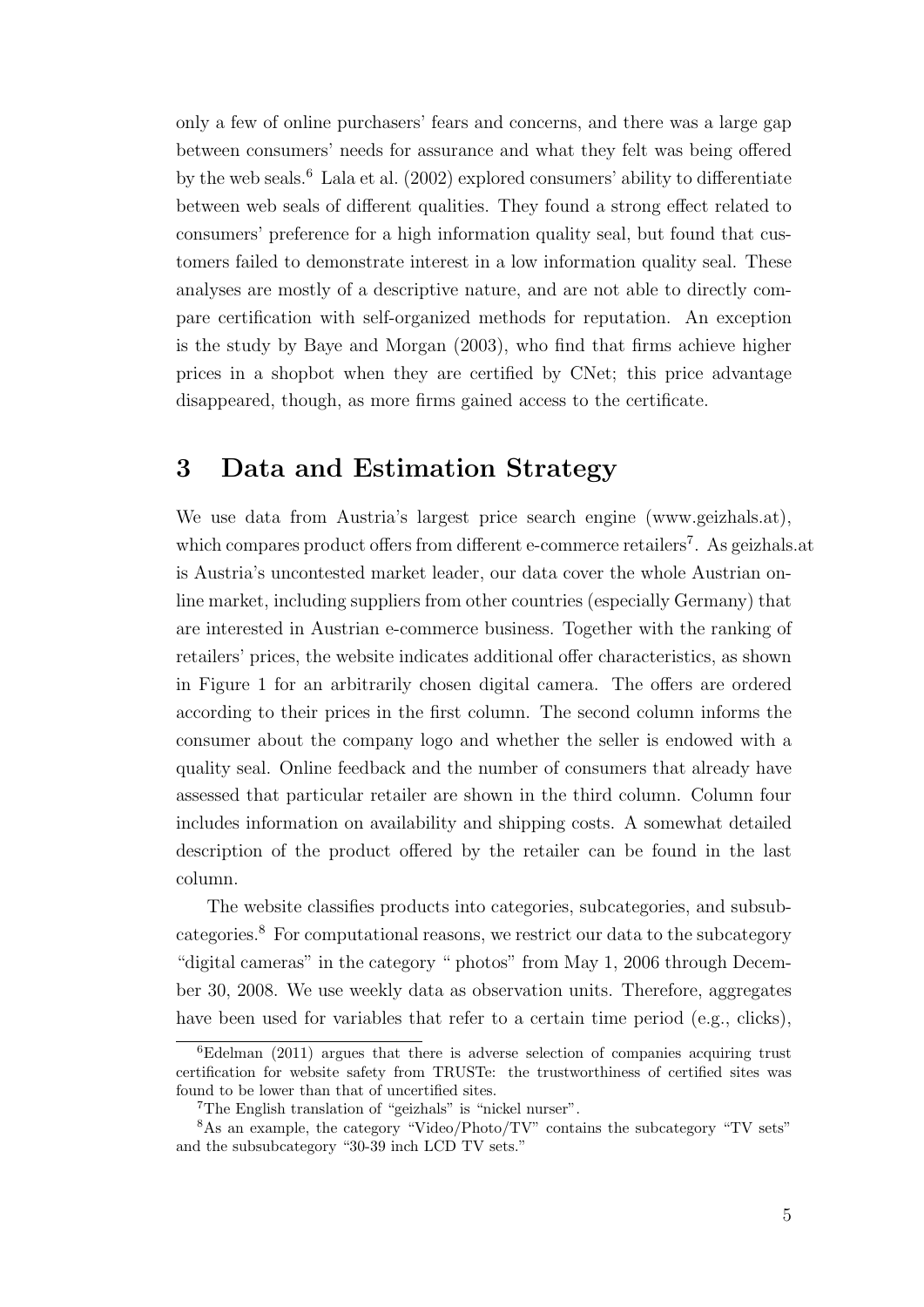and time-weighted averages have been calculated for variables that vary within these periods of time (e.g., prices). In total, we observe 4,365,711 price offers for 911 retailers j of 2,665 products i in 139 weeks t. From our 911 retailers in the sample, 297 shops are based in Austria, 612 in Germany, and two in the Netherlands.

Two kinds of information about retailers' service quality are presented on geizhals.at.

Self-Organized Firm Reputation: Customers can evaluate retailers' service  $\rm characteristics<sup>9</sup>$  with grades between 1 (very satisfactory) and 5 (very unsatisfactory). Geizhals.at lists the average firm assessments of customer evaluations filed within the last 365 days on the website's main page, which summarizes all offers for a specific good (see Figure 1).<sup>10</sup> As quality of information is crucial for the business model of a price search engine, Geizhals.at tries to ensure a high quality level of customer evaluations: The filing of an evaluation requires registration at geizhals.at. Moreover, the price search engine makes a special effort to verify evaluation reliability and invalidates unreasonable customer evaluations.

Quality Seals: Sellers are also allowed to present the seals of their external quality certification agencies. These seals are also listed below the firm's name at the website's main page with the firm's price offers (see Figure 1). Currently, there are two e-commerce quality seals used at geizhals.at. The first is a seal issued by the Austrian Chamber of Trade, Commerce and Industry  $(WKO)^{11}$ . A retailer is allowed to carry the WKO seal if it signs a letter of commitment that requires, rather unspecifically, the offering of certain service features (e. g., an offer of counseling before and after purchase, delivery, and service). The WKO seal is only eligible for Austrian e-commerce shops. There is no certification process based on whether the retailer actually offers the required service features. Moreover, the seal is free of charge for the retailer. In contrast to this is the Euro-Label seal<sup>12</sup> issued in Germany by the EHI Retail Institute and in Austria by the Austrian Institute for Applied Telecommunications (OIAT).

<sup>9</sup>Geizhals applies the following list of service characteristics that can be individually assessed by the clients: navigation on the site, assortment, availability, service, price level, shipping cost, product information, payment methods, terms of business, website performance, and satisfaction with the handling of the offer (order transaction, validity of information, confirmation of order and tracking of shipment, delivery time, packing and content of consignment, service after shipment).

<sup>10</sup>Customers interested in perusing more detailed customer evaluations have access to average grades for the last three months, to the average ratings with respect to single service criteria, and to open comments that customers provide with their evaluations.

<sup>11</sup>http://portal.wko.at

<sup>12</sup>http://www.euro-label.com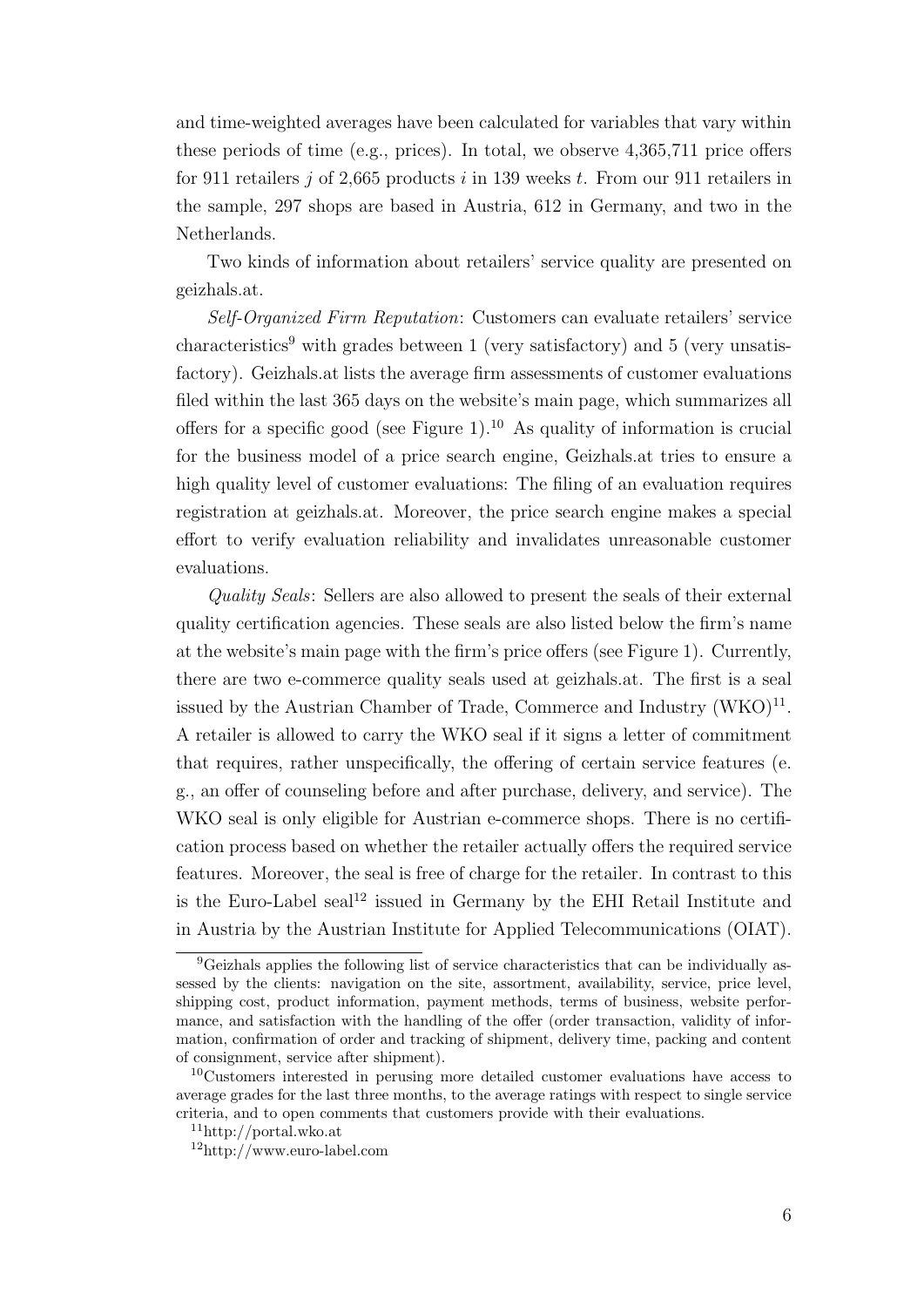The seal defines a code of conduct for e-commerce shops and includes intense audit procedures with yearly inspections. Retailers must pay for the seal and the certification process. Compared to the WKO seal, the Euro-Label seal requires much higher monetary and service investments by the retailer. The above two institutions have provided us with information about when a seal is granted to or revoked from any of the e-tailers.

Of the 911 e-commerce shops in our sample, 113 retailers had either the WKO seal or the Euro Label seal at some point during the study period. Of these, 54 retailers had a Euro-Label seal and 64 had a WKO seal. Over the entire observation period, however, more retailers were assigned a Euro-Label seal than a WKO seal. As shown in Figure 2, a maximum of 47 sellers with a Euro Label seal and 43 retailers with a WKO seal were listed at geizhals.at at any one point.

We want to measure the impact of different quality indicators on consumers' purchasing behavior. Unfortunately, we can not observe the actual purchase decision, since this act happens at the e-commerce retailers' own websites. We can, however, use a proxy variable for consumers' demand. Referral requests (clicks) from the geizhals.at website to a specific website are the total number of clicks of consumers at geizhals.at on a link for product i of retailer j. These referral requests measure the attention paid to a specific retailer. If attention correlates in a stable way with actual purchases across different retailers, we could use these referral requests as a proxy for actual consumers' demand. <sup>13</sup> A still better proxy for actual buying decisions is the concept of the last click through (LCT) (Smith and Brynjolfsson, 2000): during the purchasing decision of a specific good, a customer may visit several websites and compare the characteristics of the shops (e.g., terms of trade, service before and after sale). In the sequence of these referral requests, the last click in a shop has a higher purchase probability, as the consumer is apparently no longer interested in the shop characteristics of other e-commerce sites. In our data, an identification of the LCT is possible because the sequence of clicks by an individual customer can be identified by a unique web browser cookie.<sup>14</sup> Multiple product searches by an individual require the identification of different search periods. For the clustering of clicks into different search spells, a Grubbs' test for outlier detection of particularly long time periods

<sup>13</sup>Note that geizhals.at gets paid according to the number of clicks a firm receives through Geihals.at.

 $14$ In the identification of the LCT, we have omitted all clicks from customers with web browser settings that do not allow the transmission of cookies on the local PC. Customers who use the same web browser (cookie) cannot be separated from one another.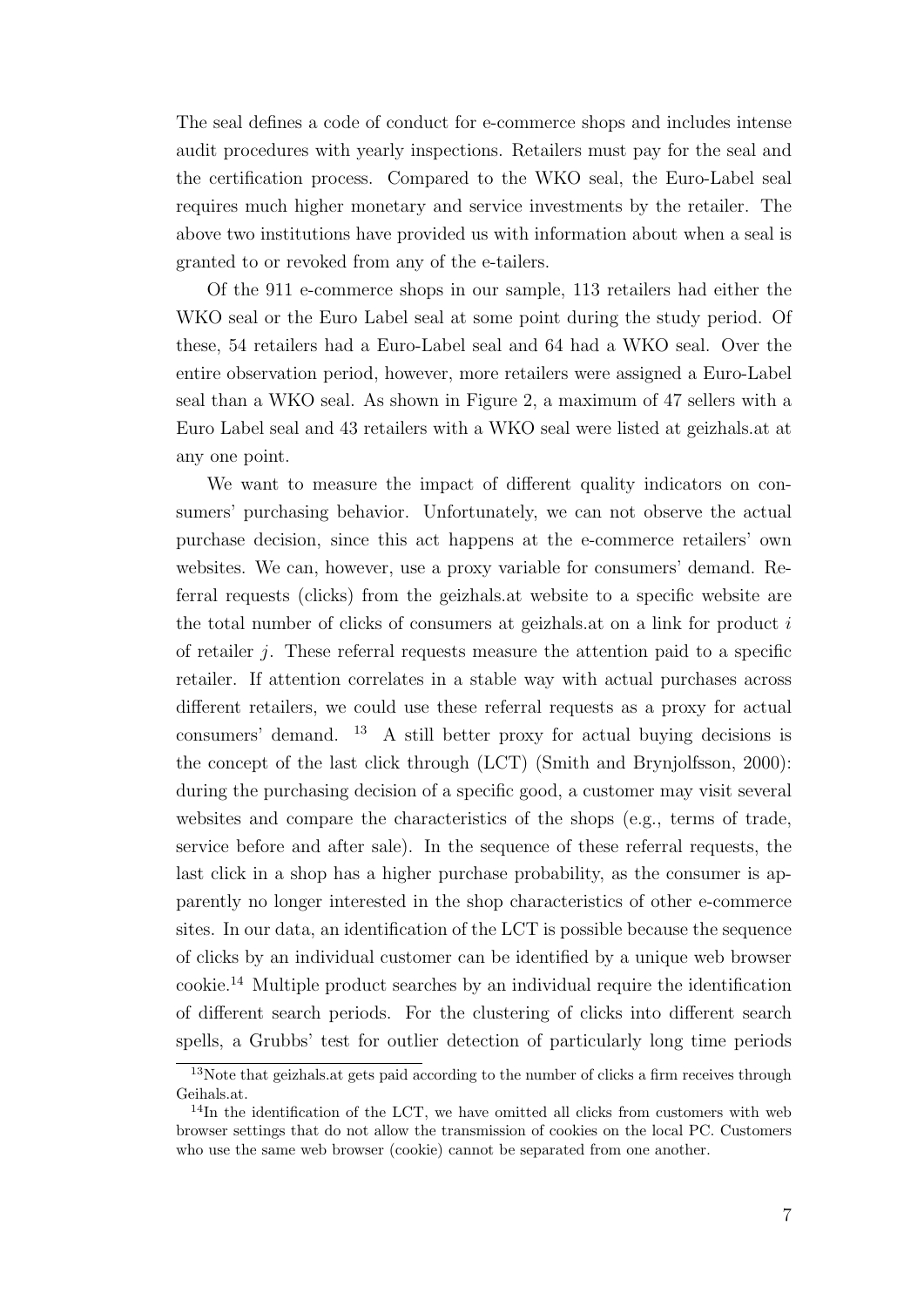between the referral requests was applied. Since even a cluster of clicks within a search interval of one hour would have outliers, we must adopt some minimal requirements for a search interval: a self-contained search interval must contain at least 3 (5) clicks, and intervals must be separated by at least one week (month) without clicks. If there are too few clicks or if the "click-less" period is too short the adjacent search spells are connected (for further information on this definition of LCTs, see Dulleck et al. (2011)).

Table 1 shows the descriptive summary statistics of the variables used in our empirical analysis. The variable Euro-Label is 1 if the retailer at time point t has the Euro Label and 0 otherwise. The same holds for the WKO seal. The Last-click-through (LCT) per observation unit (week) has a maximum of 544 clicks, a minimum of 0, and a mean value of 1.008. The price of the product is covered by the variable Relative Best Price (RBP), and is calculated by dividing the price of retailer  $i$ 's product i by the lowest price offered for this product. Its minimum and maximum values are 1 and 4.991. Observations five times larger than the best price have been excluded from the analysis, as data input errors by retailers might be responsible for these unreasonably high  $\text{prices}^{15}.$ 

Availability describes the availability of the product: If the seller had specified that the product is "available at short notice" or just "available," the dummy is 1: if the product is not available, it is 0. Self-Organised Firm Reputation describes the average score of firm evaluations made by consumers in the last month. Its mean value is 1.723 and the variable ranges between 1 and 5, where 1 is the best grade a consumer can give. The variable Product Assessment represents the ratio of the number of positive evaluations of the product to the total number of evaluations within the last month.

At geizhals.at, different forms of shipping costs are reported. Thus, there are differences in costs related to cash in advance, payment by credit card, and cash on delivery. We use cash in advance in our empirical analysis as we lose the fewest observations with this form of shipping  $cost^{16}$ . The variables Trend and  $Trend^2$  measure the life-span and the squared life-time of each product, respectively. Additionally, missing flags are included for the variables Product Assessment, Self-Organised Firm Reputation, and Shipping Costs; the missing values were imputed with the mean of the available values for each variable.

As each product can be offered by different retailers at different points in

<sup>15</sup>In total, 695, or 0.016% of our observations were deleted. Our results only change marginally if we include this group of price offers.

<sup>&</sup>lt;sup>16</sup>Shipping cost is the only variable that we must parse from a text field. Therefore,  $10\%$ of the missing cases are coded with the mean shipping cost.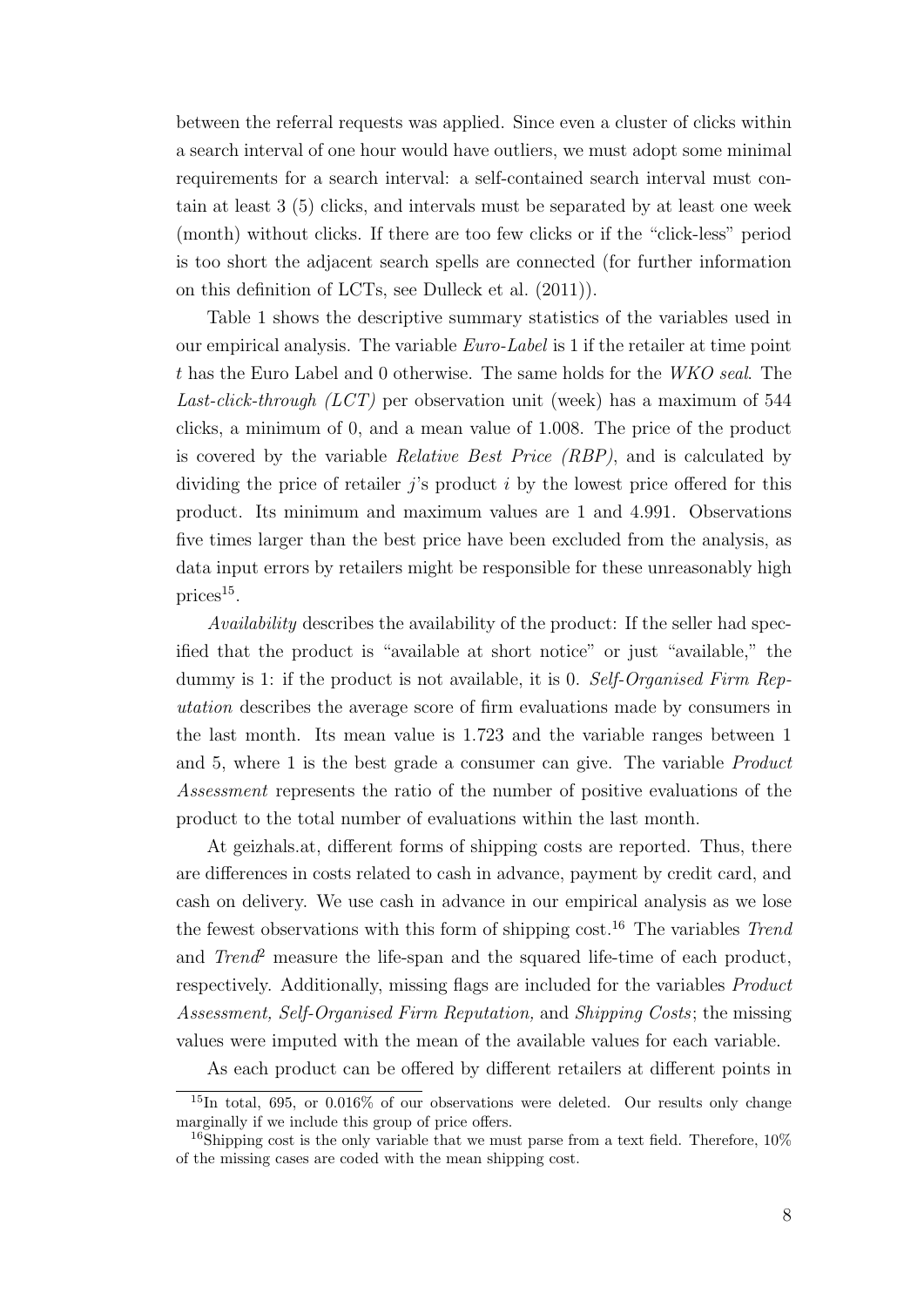time, we have an unbalanced panel. For the estimation of the demand for retailer  $i$ 's product i at time t, the following model is considered:

$$
y_{ijt} = \alpha_i + \theta_j + \mu_t + \beta x_{ijt} + \gamma w_{jt} + \epsilon_{ijt}.
$$
\n<sup>(1)</sup>

Here,  $\alpha_i$ ,  $\theta_j$ , and  $\mu_t$  represent the fixed effects for firms, products, and time, respectively. The covariates  $x_{ijt}$  include the price of product i of retailer j relative to the best price offered for this product, the product assessment, the availability of the product  $i$  of retailer  $j$  (which was valid for the longest time period within the week under observation), and shipping costs.  $y_{ijt}$  is a measure of consumer demand (LCTs).  $w_{it}$  is a vector of observable covariates varying at the firm level over time only. In our regressions,  $w_{it}$  includes the two indicator variables for the WKO seal and the Euro Label as well as the self-organized reputation of the retailers.

In the above model, we are confronted with the following econometric issues:

(i) As the dataset is three dimensional, we must deal with the computational complexity of a three-way fixed effects model (FE-model). We assume that the unobserved time component  $\mu_t$  can be treated as fixed. Thus,  $\mu_t$  can be estimated directly by introducing time dummies into the vector of covariates, and therefore, in what follows, time dummies are dropped. Product fixed effects are swept out by subtracting the group mean for all observations (see, for instance, Andrews et al. (2006)). Given our sample size, we are confronted with severe computational and prohibitively large memory capacity problems. Therefore, we follow Cornelissen (2006), who suggests a memory-saving decomposition in which the cross product matrix will be generated for the least squares equation without generating dummies for the group effects. As the cross-product matrices are of considerably lower dimension than the design matrix, the required computer memory can be reduced substantially. To cover within-group dependence in the estimation of the standard errors, we cluster them on a product-retailer pair index.<sup>17</sup>

(ii) Obviously, the price relative to the price leader (RBP) cannot realistically be assumed to be exogenous since retailers may change their prices in response to the quantity demanded. Pursuing an idea of Hausman (1996), we instrument the relative best price of a retailer  $j$  for a given product k with the average relative best price of all other products of the same retailer  $j$  in

 $17$ We also ran regressions where the standard errors were calculated by two-way clustering, as proposed by Miller et al. (2009). The results are robust in terms of significance and, thus, are not separately reported here.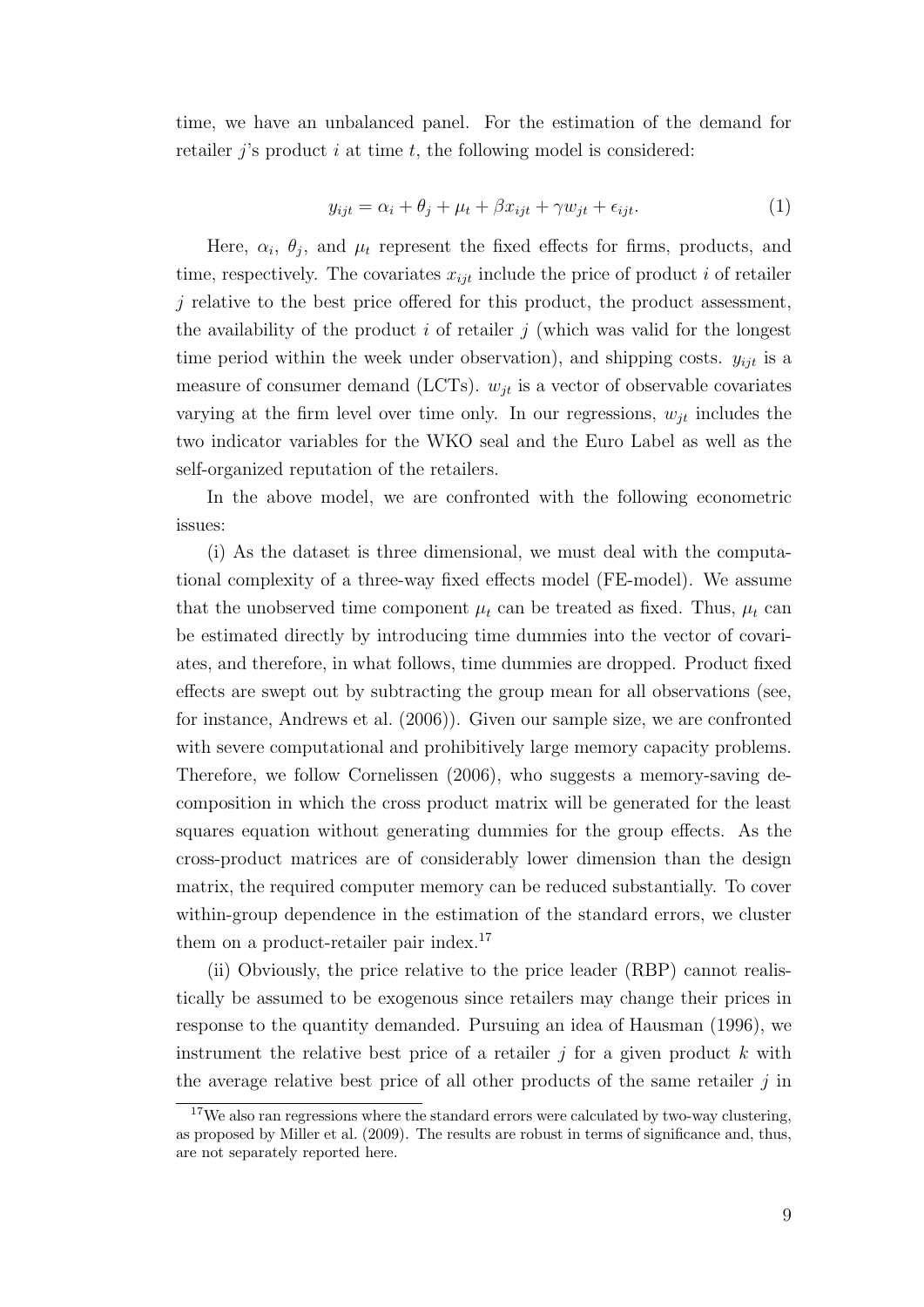the other online markets (categories) available (i.e., excluding the category "photos"):

$$
ARBP_{jt} = \frac{\sum_{i=1}^{\widetilde{N_{jt}}} RBP_{ijt}}{\widetilde{N_{jt}}}
$$

where  $i \notin \{photos\}$  is the product a retailer j is listing in other categories and  $\widetilde{N}_{jt}$  is the total number of products a retailer is offering at time t in all categories but "photos." In the first stage, the instrument  $ARBP_{jt}$  has a strong and significant impact on the relative price.<sup>18</sup> The exclusion restriction is particularly convincing because the relative price a firm charges for unrelated products should have no impact on demand in one particular market. Moreover, customers cannot easily infer the price-setting policies of particular retailers because they cannot inspect the complete price list of a retailer. The organization of the website allows only price comparisons for one particular product across firms, so consumers cannot determine the overall pricing behavior of one particular firm.

#### 4 Results

We start with a model including product and time fixed effects but with no fixed effects for individual firms (Table 2). Last-click-throughs are used as demand indicators. In Columns 1 and 3, we use ordinary least squares methods, while in Columns 2 and 4, a 2SLS procedure is used with the average relative best price from other markets as an instrument. Instrumenting the relative price does not change the results to a large extent; all coefficients remain very similar both in terms of size and statistical significance. Therefore, we concentrate the discussion on the IV results.

When we include only the Euro-Label certification in the model (Columns 1 and 2) we find demand enhancing properties for both self-organized reputation and the Euro-Label; all coefficients are highly significant. The quantitative effects are both sizable, but the impact of certification is stronger. Certification with a Euro-Label increases LCTs for a firm by 0.44 per week, which is almost half the mean value of LCTs  $(1.008)$  per week. On the other hand, if the firm were able to increase its reputation by one point (e.g., on the negative scale from 2 to 1), which is more than one standard deviation (0.75), demand would increase by 0.23 LCTs per week.

<sup>18</sup>The Cragg-Donald F statistic amounts to about 183,070, and the Anderson-Rubin F test is about 2,939.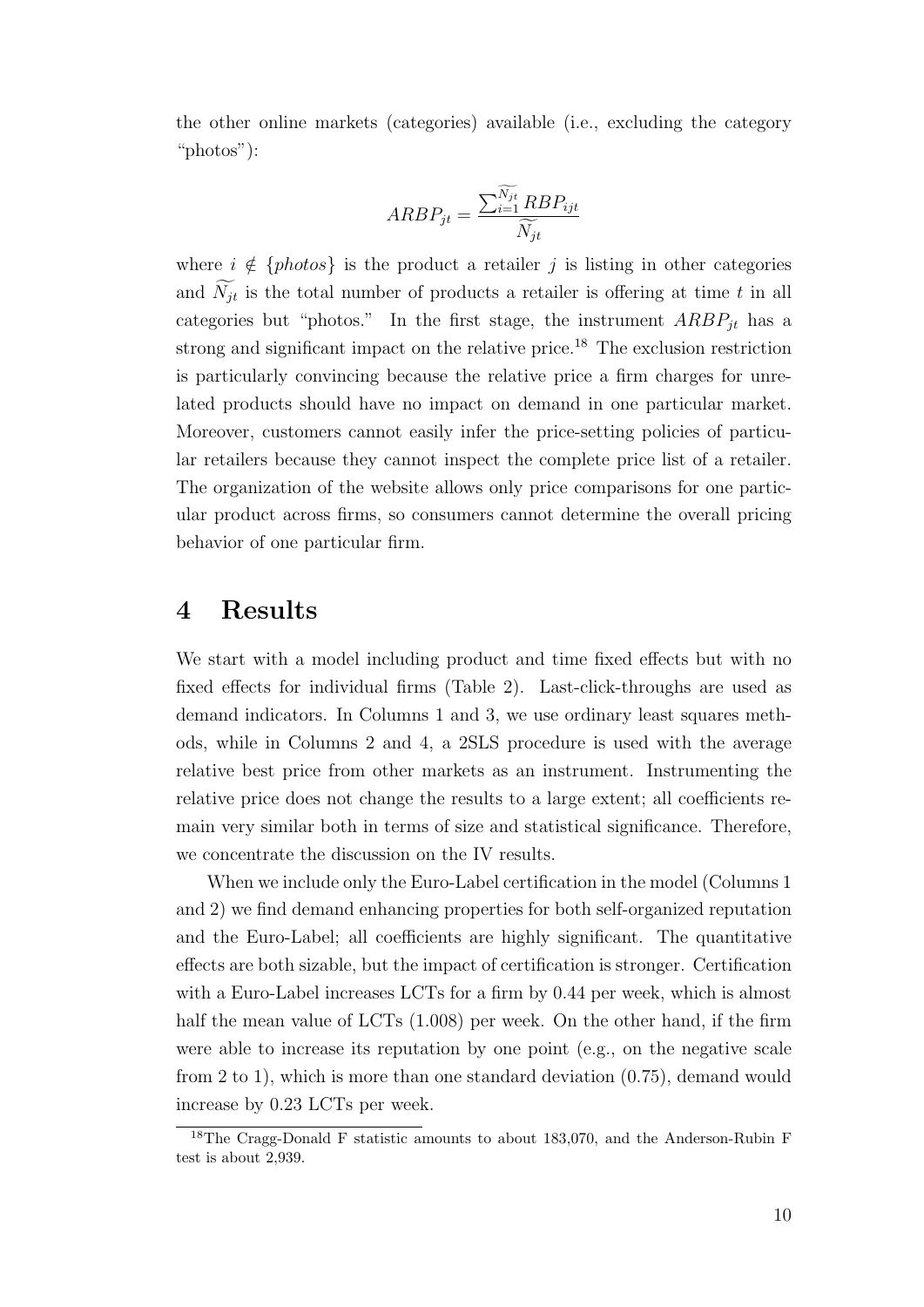Including the WKO seal in Columns 3 and 4 does not change these results at all. Interestingly, the WKO seal carries a negative coefficient, although it is very small. This remarkable difference in the effect of the certificates can be explained by the credibility of the issuing institutions. On the one hand, the Verein zur Förderung der kundenfreundlichen Nutzung des Internet is an independent association engaged in consumer protection. On the other hand, the *Wirtschaftskammer*  $Österreich$ <sup>"</sup> which is issuing the WKO seal is the official entrepreneurs' association in Austria. Moreover, the two seals differ in their certification procedures: While the WKO seal is easy to obtain, Euro-Label certification requires intensive audits with recurrent inspections later on. Unfortunately, our data do not allow us to discriminate between the two competing hypotheses of trust in the issuing certifier and cost of obtaining the certification.

We find the coefficients of the control variables to be according to expectations. The price of a firm relative to the best price in the market has a strong negative effect: if a firm charges a price 10% higher than the best price, its demand would go down by 0.36 LCTs per week. Shipping costs, however, have no significant effect on LCTs (they are even slightly positive in Table 3); previous research (Hossain and Morgan, 2006) has shown that customers treat regular prices and additional charges for shipping and handling quite differently. Obviously, price obfuscation strategies via shipping costs are effective in our data (see also Ellison and Ellison (2009)). Product assessment, which may vary over time, has a positive effect on demand, as does the expeditious availability of the product. Available products and products with a high number of consumer recommendations are demanded more often.

In the next step, we include the firm fixed effects in the regressions (Table 3). Introducing firm fixed effects should resolve any time-invariant firm characteristics and allow a strict pre-post comparison of the demand effects of firm certification. Moreover, it will capture only the time-varying effects of firm reputation. Our results show that in general, most estimated coefficients are lower than those that were estimated omitting firm fixed effects. Self-organized firm reputation drops numerically to zero and is totally insignificant. This might be due to less variation of firm reputation over time. In contrast to this, the impact of the Euro-Label remains strong and significant, although at a somewhat lower level. Comparing a firm before and after certification with the Euro-Label show an LCT increase of 0.16 per week, which is still one-sixth of the mean LCTs. Again, the WKO seal has no impact on demand.

The model with firm fixed effects thus corroborates the evidence that cer-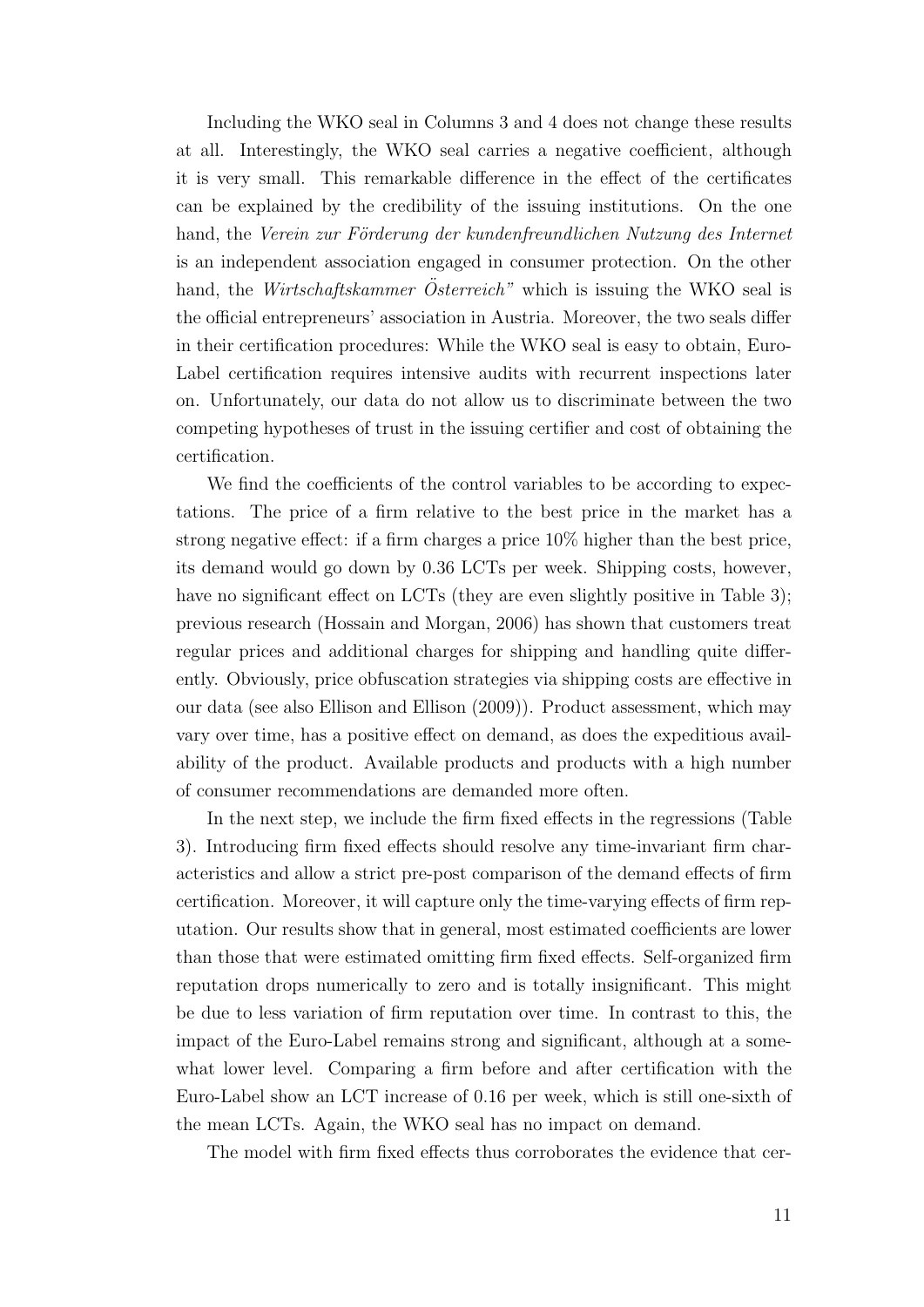tification is more important than self-organized reputation in a costumer feedback mechanism. The effect of reputation might be less easily identifiable in the firm fixed effects model due to the slow change of this indicator over time; still, the impact of reputation in the model without firm fixed effects is considerably lower than the impact of Euro-Label seal certification.

In the next step, we want to account explicitly for the rank of the firm that is granted a seal (Table 4). Does the impact of certification vary with the rank of the firm in the geizhals.at listing (the cheapest offers are listed at the top)? Our classification of the dummies is based on the assumption that consumers cannot easily comprehend the whole list of offers, which can include as many as 200 firms. Consumers must scroll through the entire list in order to get the whole picture of supply. When searching for a product, customers can see five to ten offers on their screens at once, depending on the amount of product information provided by the firms and the size of the screen. Thus, we distinguish between three different field positions: a retailer with the Euro-Label seal is among the five cheapest offers (EL  $\mathcal B$  among Top-1:5); the quote is between the sixth and tenth (EL  $\mathcal C$  among Top-6:10); the offer ranks eleventh or higher (EL & among Top-11:...). The same holds for the WKO seal.

We find evidence that the Euro-Label seal has its highest impact for firms listed between the sixth and tenth place. The firms with the Euro-Label seal have demand enhanced by more than 0.86 LCTs per week compared to firms with no seal. Interestingly, this positive effect on demand is smaller for firms at the top of the listing. Firms among the best five offers observe, on average, an increase in LCTs of 0.49 clicks per week. It seems that the top listed firms cannot exploit the seal to the same degree as firms between the fifth and tenth place, as they already have the signal with the low prices. In contrast, firms between the fifth and tenth place can compensate for their lower ranking with the seal. However, when ranked at 11 or below, we find no evidence that having the Euro-Label seal is related to an increase in LCTs. The bad ranking of these firms cannot be overcome by the seal at this point. Regarding the WKO seal, the position of retailers seems to be totally irrelevant; similar to the simple model shown above, the coefficients are quite small and not statistically significant.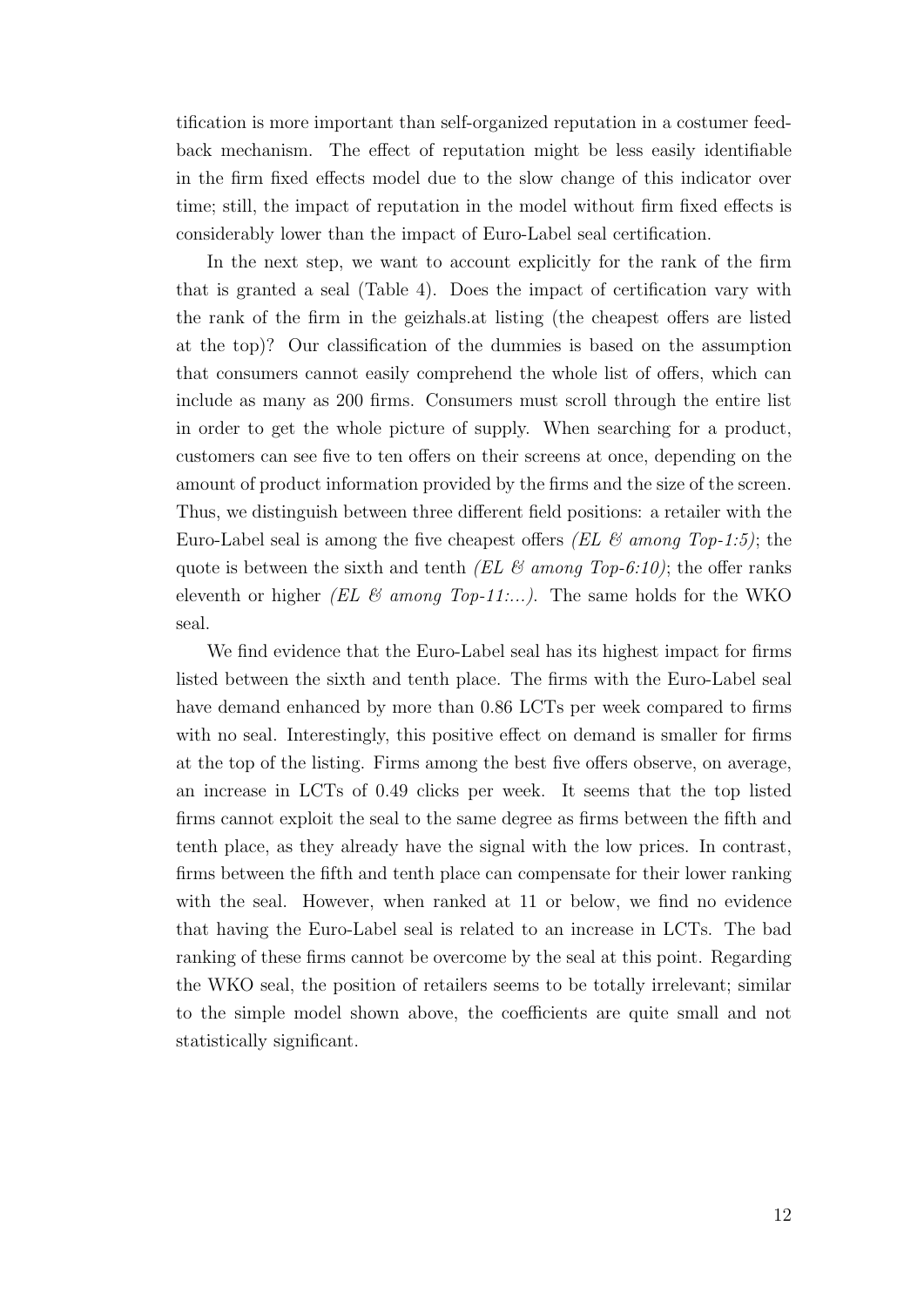### 5 Summary and Conclusions

In online markets, it is essential for retailers to establish mutual trust with customers. As consumers are not able to examine physical good itself and customer-retailer relationships typically occur only sporadically, it is important that retailers offer enough information to counteract obvious information asymmetries concerning their service characteristics and credibility. Thus, appropriate feedback mechanisms such as third-party certification and selforganized reputation mechanisms are needed. The literature so far has focused exclusively on self-organized reputation mechanisms brought about by consumer evaluations and formal certification processes resulting in awarded quality seals. This paper is the first to compare the different effectivenesses of reputation and certification in online markets.

From the point of view of market design, it is very important to determine whether a self-organized reputation mechanism is sufficient to overcome informational asymmetry or whether a formal certification of some sort - be it from an official or private institution - is also necessary. Using data from an Austrian price comparison site, we were able to show that customers react more strongly to an official certification as compared to a self-organized reputation mechanism. In a simple demand model without firm fixed effects, we find that the effect of having a certificate is quantitatively stronger than the effect of a better firm reputation. When we introduce firm fixed effects, the impact of reputation disappears completely. In such a model, identification comes from changes in reputation or certification over time within a firm.

Moreover, the type of certification is important as well. In our data, we can observe two quality seals: one established from the official employers' association, which is relatively easy to obtain, and another from an independent consumer club, which requires more extensive and repeated auditing and checking. While the former has practically no impact on consumers, being awarded the latter attracts considerably higher demand. Unfortunately, in our case, we cannot differentiate between the impact of independence and the credibility of the issuing institution on the one hand and the costs of the quality seal on the other which leaves room for further research in other markets.

Our results are important for the design of many newly-constructed markets, with a shopbot as an excellent example: in these markets, market-makers must specify the rules of the game. Relieving information asymmetries relating to the quality of goods and services is an important aspect thereof. We have shown that an investment into an independent and costly certification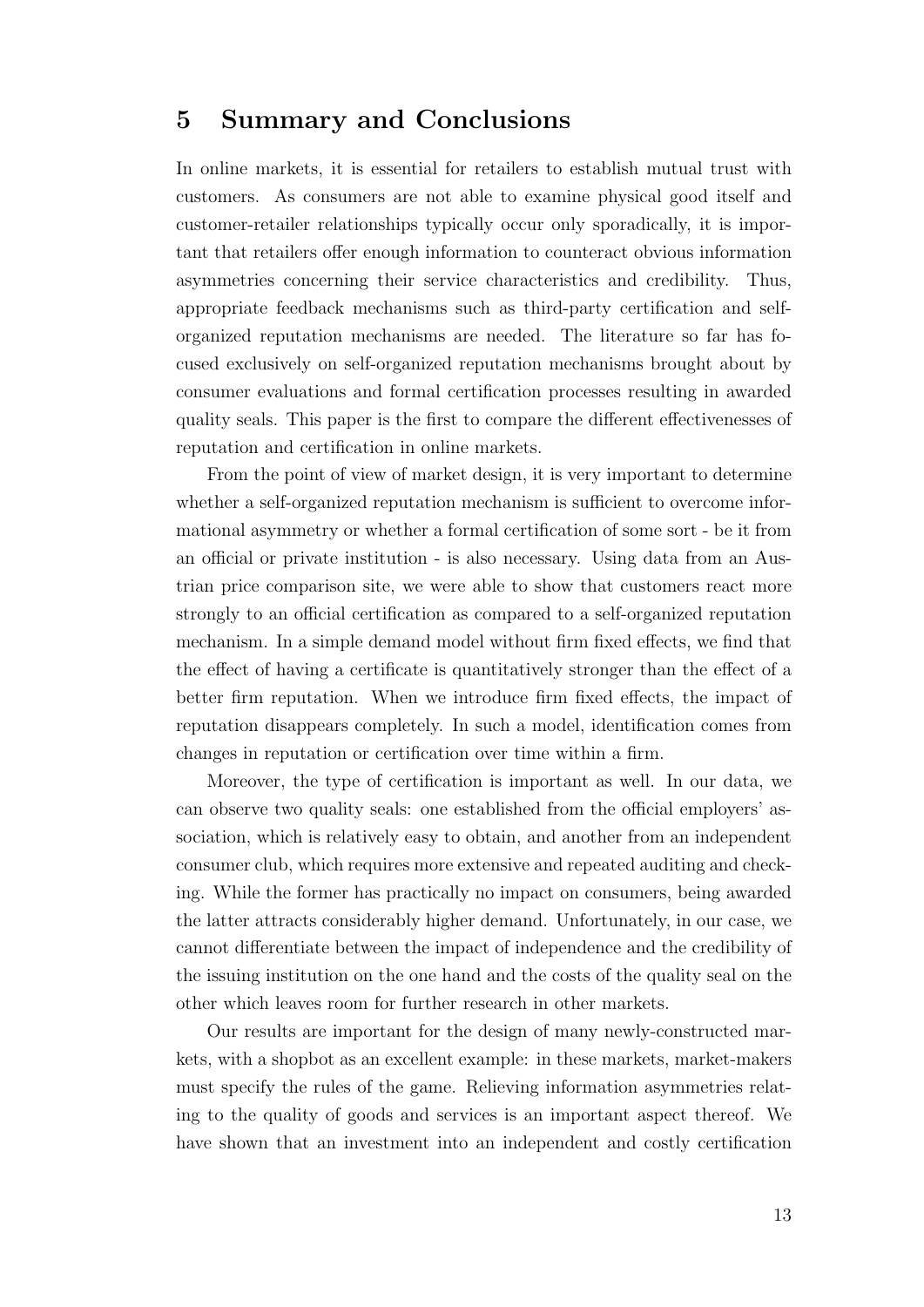procedure may be worthwhile over and above routinely setting up a costumer feedback mechanism.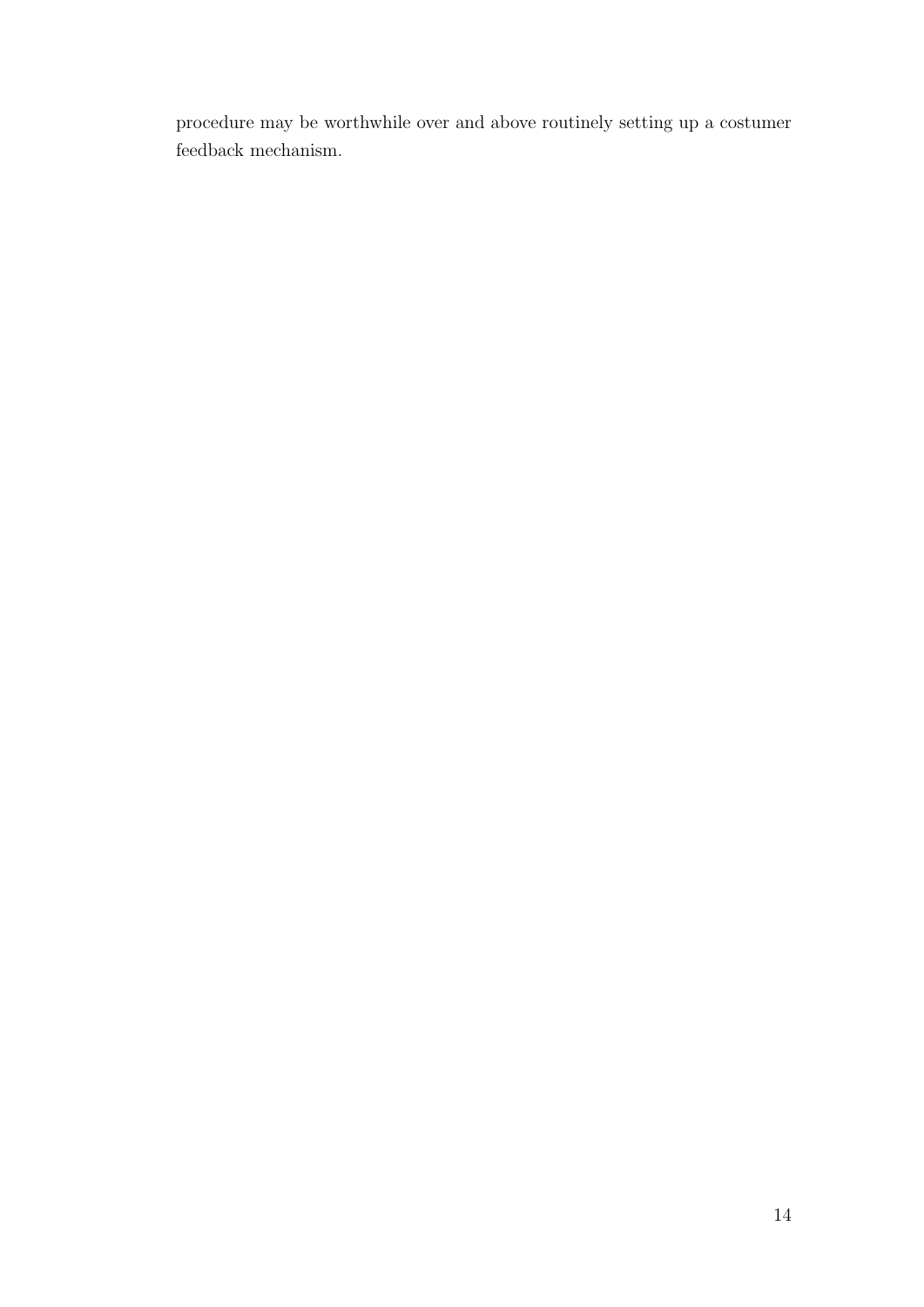#### References

- Acemoglu, D. and Pischke, J.-S. (2000). Certification of training and training outcomes. European Economic Review, 44(4):917–927.
- Andrews, M., Schank, T., and Upward, R. (2006). Practical fixed-effects estimation methods for the three-way error-components model. Stata Journal, 6(4):461–481.
- Angrist, J. D. and Guryan, J. (2008). Does teacher testing raise teacher quality? Evidence from state certification requirements. Economics of Education Review, 27(5):483–503.
- Auriol, E. and Schilizzi, S. (2003). Quality signaling through certification. Theory and an application to agricultural seed market. IDEI Working Papers 165, Institut d'Economie Industrielle (IDEI), Toulouse.
- Bajari, P. and Hortaçsu, A. (2003). The winner's curse, reserve prices, and endogenous entry: Empirical insights from eBay auctions. RAND Journal of Economics, 34(2):329–355.
- Baye, M. R. and Morgan, J. (2003). Red queen pricing effects in e-retail markets. Working papers, University of California, Berkeley. Available at SSRN: http://ssrn.com/abstract=655448.
- Cabral, L. and Hortacsu, A.  $(2010)$ . The dynamics of seller reputation: Evidence from eBay. Journal of Industrial Economics, 18(1):54–78.
- Clay, K., Krishnan, R., and Wolff, E. (2001). Pricing strategies on the web: Evidence from the online book industry. Journal of Industrial Economics, 49:521–539.
- Corbet, C. J., Montes-Sancho, M. J., and Kirsch, D. A. (2005). The financial impact of ISO 9000 certification in the United States: An empirical analysis. Management Science, 51(7):1046–1059.
- Cornelissen, T. (2006). Using stata for a memory saving fixed effects estimation of the three-way error component model. Methodenreport 3–2006, FDZ.
- Crespi, J. M. and Marette, S. (2001). How should food safety certification be financed? American Journal of Agricultural Economics, 83(4):852–861.
- Dellarocas, C. (2003). The digitalization of word of mouth: Promise and challenges of online feedback mechanisms. Management Science, 49(10):1407– 1424.
- Dewally, M. and Ederington, L. (2006). Reputation, certification, warranties, and information as remedies for seller-buyer information asymmetries: Lessons from the online comic book market. Journal of Business, 79(2):693–729.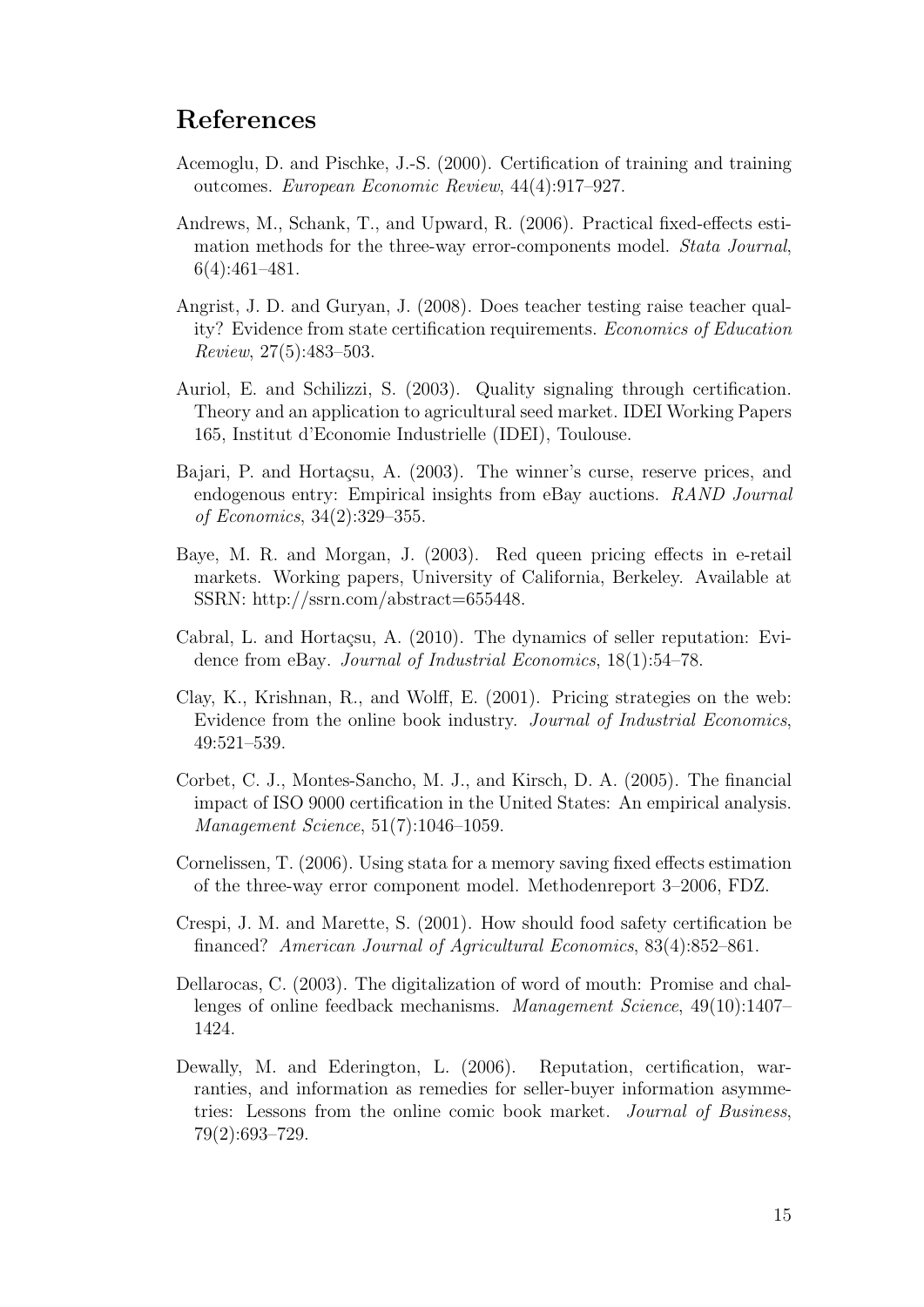- Dewan, S. and Hsu, V. (2004). Adverse selection in electronic markets: Evidence from online stamp auctions. Journal of Industrial Economics, 52(4):497–516.
- Dranove, D. and Jin, G. Z. (2010). Quality disclosure and certification: Theory and practice. Journal of Economic Literature, 48(4):935–963.
- Dulleck, U., Hackl, F., Weiss, B., and Winter-Ebmer, R. (2011). Buying online: An analysis of shopbot visitors. German Economic Review, 12(4).
- Edelman, B. G. (2011). Adverse selection in online trust certification and search results. Electronic Commerce Research and Applications, 10:17–25.
- Ellison, G. and Ellison, S. F. (2009). Search, obfuscation, and price elasticities on the internet. Econometrica, 77(2):427–452.
- Friedman, B., Kahn, P., and Howe, D. (2000). Trust online. Communications of the ACM,  $43(12):1-45$ .
- Froomkin, M. (1996). The essential role of trusted third parties in electronic commerce. Oregon Law Review, 75(1):1–45.
- Grabner-Kraeuter, S. (2002). The role of consumers' trust in online-shopping. Journal of Business Ethics, 39(1/2):43–50.
- Grossman, S. J. (1981). The informational role of warranties and private disclosure about product quality. Jounal of Law and Economics, 24(3):461– 483.
- Hausman, J. (1996). Valuation of new goods under perfect and imperfect competition. In Bresnahan, T. and Gordon, R., editors, The Economics of New Goods, pages 207–248. University of Chicago Press.
- Hoffman, D., Novak, T., and Peralta, M. (1999). Building consumer trust online. Communications of the ACM, 42(4):1–45.
- Hossain, T. and Morgan, J. (2006). ...plus shipping and handling: Revenue (non) equivalence in field experiments on eBay. Advances in Economic Analysis  $\&$  Policy, 6(2, 3):1–27.
- Kaplan, S. and Nieschwietz, R. (2003). A web assurance services model of trust for B2C e-commerce. Communications of the ACM, 4:1–45.
- Klein, B. and Leffler, K. (1981). The role of market forces in assuring contractual performance. Journal of Political Economy, 89(4):615–641.
- Lala, V., Arnold, V., Sutton, S., and Guan, L. (2002). The impact of relative information quality of e-commerce assurance seals on Internet purchasing behavior. International Journal of Accounting Information Systems, 3:1–45.
- Lewis, G. (2011). Asymmetric information, adverse selection and online disclosure: The case of eBay motors. American Economic Review, 101(3):1535– 1546.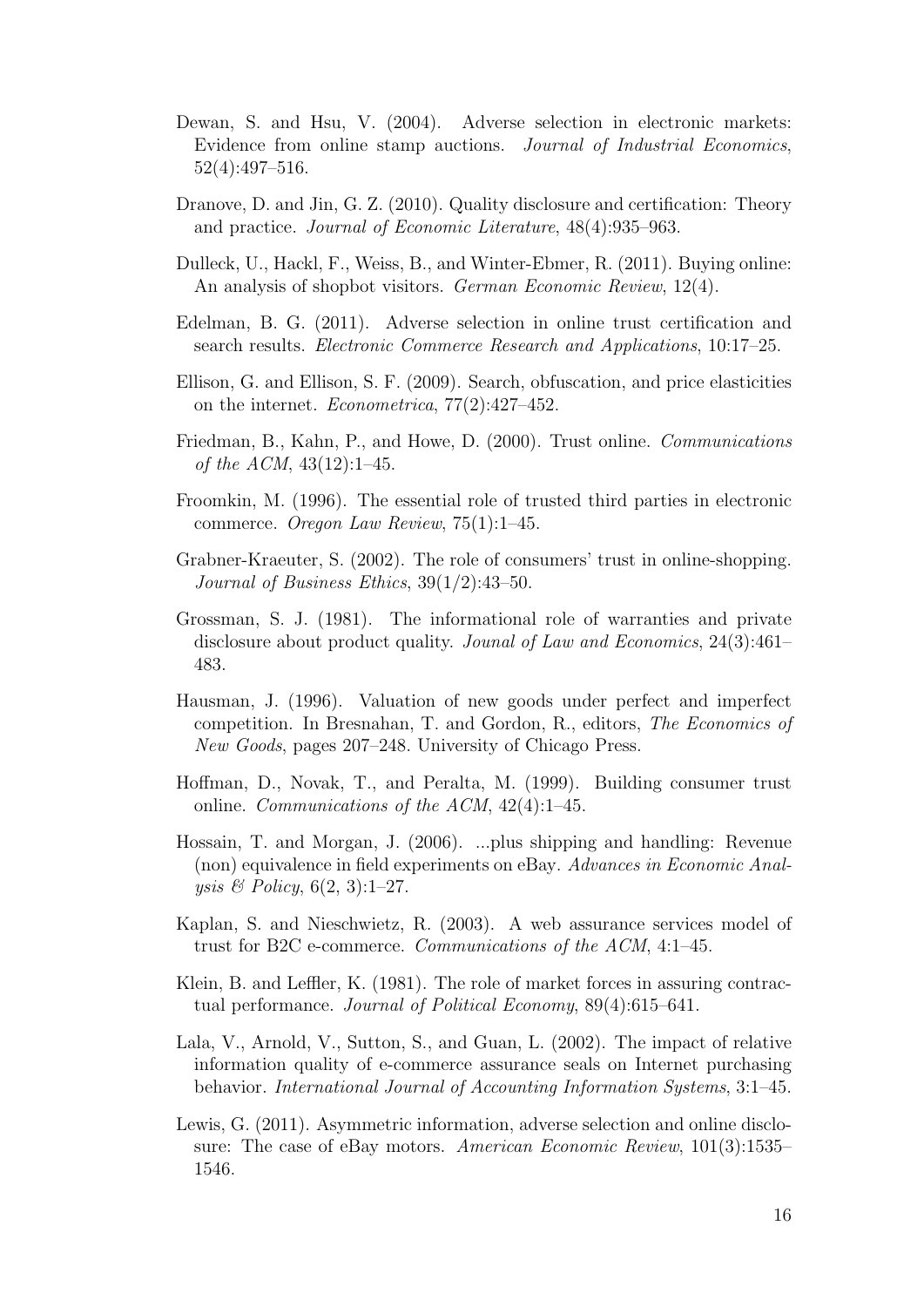- Lohr, L. (1998). Implications of organic oertification for market structure and trade. American Journal of Agricultural Economics, 80(5):1125–1129.
- Milgrom, P. R. (1981). Good news and bad news: Representation theorems and applications. Bell Journal of Economics, 12(2):380–391.
- Miller, D., Cameron, A. C., and Gelbach, J. (2009). Robust inference with multi-way clustering. Working Paper 09-9, University of California at Davis, Department of Economics.
- Odom, M., Kumar, A., and Saunders, L. (2002). Web assurance seals: How and why they influence consumers' decisions. Journal of Information Systems,  $16(2):1-45.$
- Roberts, J. W. (2011). Can warranties substitute for reputations? American Economic Journal: Microeconomics, 3(3):69–85.
- Shapiro, C. (1983). Premium for high quality products as returns to reputation. Quarterly Journal of Economics, 98(4):659–680.
- Smith, M. and Brynjolfsson, E. (2000). Frictionless commerce? A comparison of Internet and conventional retailers. Management Science, pages 563–585.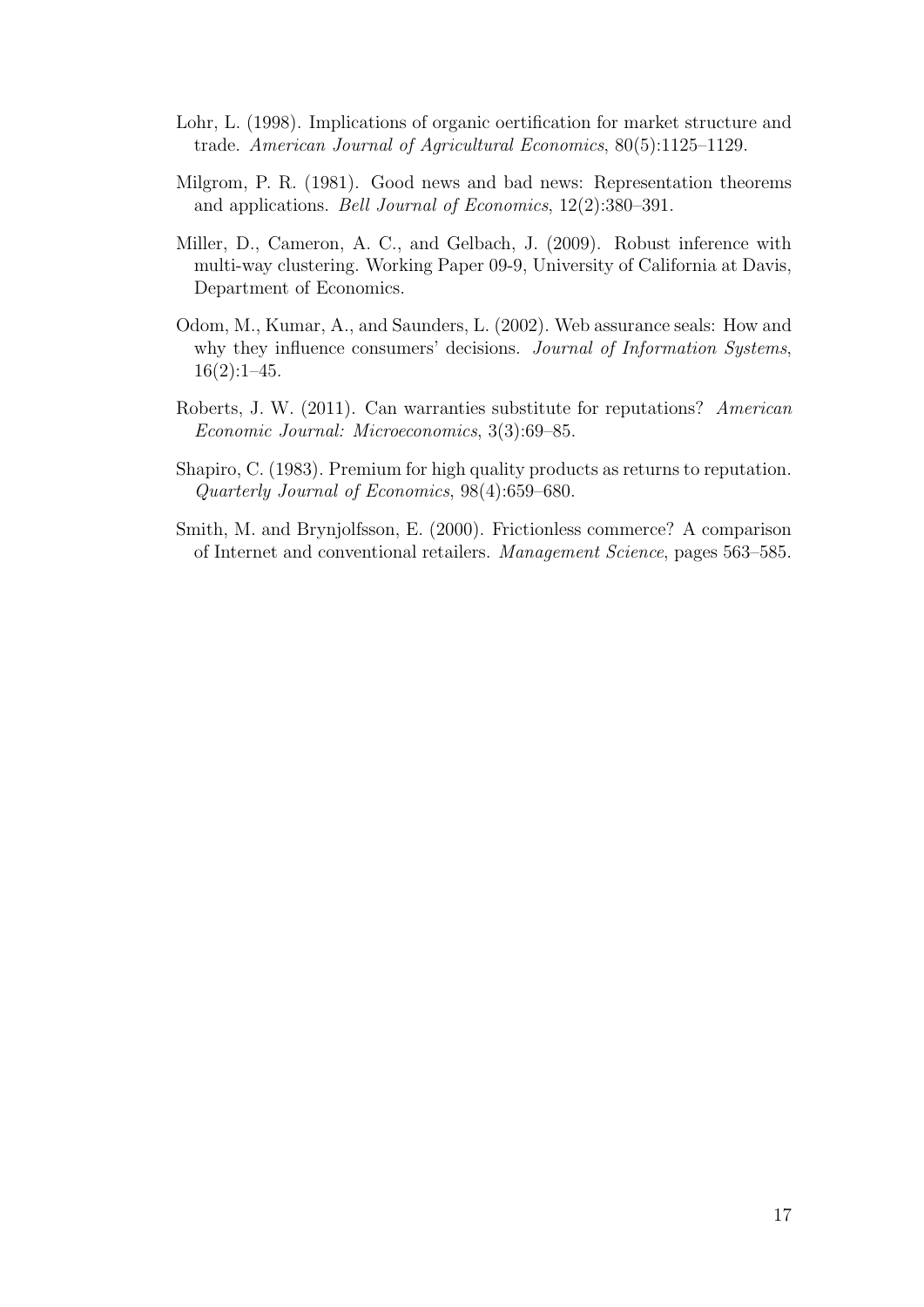# A Appendix

| <sup>o</sup> alle Angebote                      | Angebote mit den folgenden bezugsarten anzeigen:                                            |                                      | <b>Gewunschte verfugbarkeit:</b><br><b>O</b> beliebige Verfügbarkeit                                                                                                                                                                                                                                                             |                                                                                                                                                                                                                                                                                                                                                                                                                    |
|-------------------------------------------------|---------------------------------------------------------------------------------------------|--------------------------------------|----------------------------------------------------------------------------------------------------------------------------------------------------------------------------------------------------------------------------------------------------------------------------------------------------------------------------------|--------------------------------------------------------------------------------------------------------------------------------------------------------------------------------------------------------------------------------------------------------------------------------------------------------------------------------------------------------------------------------------------------------------------|
|                                                 | nur Abholung in der Nähe von:                                                               |                                      | (Postleitzahl oder Ort, optional)<br>Blagernd beim Händler                                                                                                                                                                                                                                                                       |                                                                                                                                                                                                                                                                                                                                                                                                                    |
|                                                 | Inklusive Versand per günstigste Variante v nach Österreich                                 |                                      | $\blacktriangledown$                                                                                                                                                                                                                                                                                                             | C kurzfristig lieferbar (bis 4 Werktage)                                                                                                                                                                                                                                                                                                                                                                           |
| Angebote filtern                                | Auswahl merken                                                                              |                                      |                                                                                                                                                                                                                                                                                                                                  |                                                                                                                                                                                                                                                                                                                                                                                                                    |
|                                                 |                                                                                             |                                      | Blättern: 100 -                                                                                                                                                                                                                                                                                                                  |                                                                                                                                                                                                                                                                                                                                                                                                                    |
|                                                 |                                                                                             | Händler-                             | Verfügbarkeit                                                                                                                                                                                                                                                                                                                    |                                                                                                                                                                                                                                                                                                                                                                                                                    |
| Preis in $\varepsilon^*$                        | Anbieter                                                                                    | Bewertung                            | Versand <sup>**</sup>                                                                                                                                                                                                                                                                                                            | Artikelbezeichnung des Händlers                                                                                                                                                                                                                                                                                                                                                                                    |
| 149,80<br><b>CHINE WISA</b>                     | electronic <sup>2</sup> you<br><b>HOLSHOPSALZBURG</b><br>umsuche                            | ⊕<br>Note: 1,16<br>2704 Bewertungen  | Versandlager: nicht lagernd<br>Shop Wien (SCS): nicht lagernd<br>Shop Wien (Brünner Str.): nicht lagernd<br>Shop Innsbruck (CYTA): nicht lagernd<br>Shop Graz (SCW): nicht lagernd<br><u>Shop Klagenfurt:</u> nicht lagernd<br>Shop Villach: lagernd: 1<br>Shop Salzburg: lagernd: 1<br>Shop Linz: nicht lagernd<br>bitte anfrom | CANON IXUS 105IS Silber 12,1Mio,4-fach optischer Zoom<br>12.1 Megapixel CCD (1 2.3") • max.4000x2248(16:9)<br>4000x3000(4:3) Pixel . 4x optischer Zoom (28-112mm, 1:2.8-1:<br>5.9) • 4x digitaler Zoom • optischer Bildstabilisator (IS) • 2.7" Farb-<br>LCD-TFT (230000 Pixel) · integrierter Blitz · PictBridge ·<br>Videofunktion: AVI (max.640x480@30 Bilder Sek. mit Ton)<br>Preisstand: 02.06.2010, 19:20:43 |
|                                                 | <b>Euro Label</b>                                                                           |                                      | Claric: 02.06.2010, 19:09 Uhr<br>Vorkasse € 4,99.<br>Nachnahme € 9,99.<br>Teilzahlung möglich.<br>Kreditkarte bei Abholung möglich.<br>Abholung möglich (A-2351 Wiener<br>Neudorf/SCS, A-1210 Wien, A-8054 Graz,<br>A-9020 Klagenfurt, A-9500 Villach, A-6177<br>Völs)                                                           | <b>Shipping Costs</b>                                                                                                                                                                                                                                                                                                                                                                                              |
| 149,90                                          | d<br>camera<br>Graz Camera<br><b>Infos AGB Forumsuche</b>                                   | Note: 1,74<br>610 Bewertungen        | Ve. _ ndlager: lagernd<br>Abholshop Karrauersu ape: lagernd<br>Shop Schmiedgasse: ca. 10 Tage<br>Stand: 02.06.2010, 18:27 Uhr<br>Vorkasse € 9,90.                                                                                                                                                                                | Canon IXUS 105 silber<br>Preisstand: 02.06.2010, 19:20:14                                                                                                                                                                                                                                                                                                                                                          |
|                                                 |                                                                                             |                                      | Nachnahme € 13,53.<br>Abholung möglich (A-8010, A-8020 Graz)                                                                                                                                                                                                                                                                     |                                                                                                                                                                                                                                                                                                                                                                                                                    |
| 155,                                            | Stohlhofer am Praterstern                                                                   |                                      | LAGERND                                                                                                                                                                                                                                                                                                                          | Canon Ixus 105 iS silber                                                                                                                                                                                                                                                                                                                                                                                           |
| WKO Seal                                        | UB Forumsuche                                                                               | Note: 1,58<br>250 Bewertungen        | Vorkasse ab € 6,90.<br>Nachnahme ab € 10,90.<br>Abholung nach Onlinebestellung möglich<br>(A-1020 Wien)                                                                                                                                                                                                                          | 12.1 Megapixel CCD (1/2.3") 5 JAHRES-STOHLHOFER-<br>SICHERHEITS-PAKET optional ab 29,90 (Warenwert abhängig)<br>Preisstand: 08.06.2010, 00:40:26                                                                                                                                                                                                                                                                   |
| $155,-$                                         | Stohlhofer am Praterstern                                                                   |                                      | LAGERND                                                                                                                                                                                                                                                                                                                          | Canon Ixus 105 iS AQU                                                                                                                                                                                                                                                                                                                                                                                              |
|                                                 | <b>Infos AGB Forumsuche</b>                                                                 | G<br>Note: 1,58<br>250 Bewertungen   | Vorkasse ab € 6,90.<br>Nachnahme ab € 10,90.<br>Abholung nach Onlinebestellung möglich<br>(A-1020 Wien)                                                                                                                                                                                                                          | 12.1 Megapixel CCD (1/2.3") 5 JAHRES-STOHLHOFER-<br>SICHERHEITS-PAKET optional ab 29,90 (Warenwert abhängig)<br>Preisstand: 08.06.2010, 00:40:26                                                                                                                                                                                                                                                                   |
| 155,90                                          | Di-Life<br><b>Infos AGB Forumsuche</b>                                                      | @<br>Note: 1,12<br>389 Bewertungen   | lagernd<br>Availability<br>Vorkasse € 5,-.<br>Nachnahme € 12,-<br>Abholung nach Online-Bestellung möglich<br>(A-3492 Etsdorf/Kamp)                                                                                                                                                                                               | Canon IXUS 105 Digital-Kamera Silber<br>Digital-Kamera, 12,10 Megapixel Auflösung, 4-fach optischer<br>Zoom, 28 mm Weitwinkelobjektiv, ca. 6,80cm LCD-Monitor,<br>optischer Bildstabilisator, Gesichtserkennung, Video-<br>Aufnahmefunktion, Li-Ionen Akku<br>Preisstand: 08.06.2010, 00:52:35                                                                                                                     |
| 155,90<br>$= 0$<br>VISA<br><b>STORY</b> CONTROL | seven<br>rabbitts<br><b>7rabbits</b><br><b>Infos AGB Forumsuche</b>                         | ⋒<br>Note: 1,19<br>1377 Bewertungen  | Versandlager: nicht lagernd<br>Store Wien 20: lagernd<br>Stand: 08.06.2010, 00:53 Uhr<br>Vorkasse, Kreditkarte, sofortüberweisung.de<br>€ 5,99.<br>Nachnahme € 9,99.<br>Abholung möglich (A-1200 Wien)                                                                                                                           | CANON IXUS 105 silber<br>Art# 125899<br>CANON IXUS 105 silberTechnische Daten: - Digitalkamera- 6,8 cm<br>(2,7") PureColor II LCD (TFT)- ca. 230.000 Bildpunkte- Helligkeit:<br>einstellbar in 5 Stufen Quick-Bright-LCD- CCD-Bildsensor- ca. 12,1<br>Megapixel- Farbfilter: RGB-Primärfarben- Bildprozessor: DIGIC 4<br>mit iSAPS-Technologie- Br<br>Preisstand: 08.06.2010, 00:55:18                             |
| $159,-$<br>VISA<br><b>September</b>             | fotohorst.at<br>Preise gelten nur bei Online-<br>Bestellung!<br><b>Infos AGB Forumsuche</b> | ₩<br>Note: 1,08<br><b>Reputation</b> | 2-3 Tagen<br>Vorkasse, Kreditkarte kostenfrei.<br>Nachnahme € 5,90.<br>Self-organized Firm the Antrage.<br>ternet-Bestellung möglich<br>irt)                                                                                                                                                                                     | Canon Digital Ixus 105 silber (4219B009)<br>Preisstand: 08.06.2010, 00:55:50                                                                                                                                                                                                                                                                                                                                       |
|                                                 |                                                                                             |                                      |                                                                                                                                                                                                                                                                                                                                  |                                                                                                                                                                                                                                                                                                                                                                                                                    |

Figure 1: Outcome of an arbitrary product search at http://geizhals.at.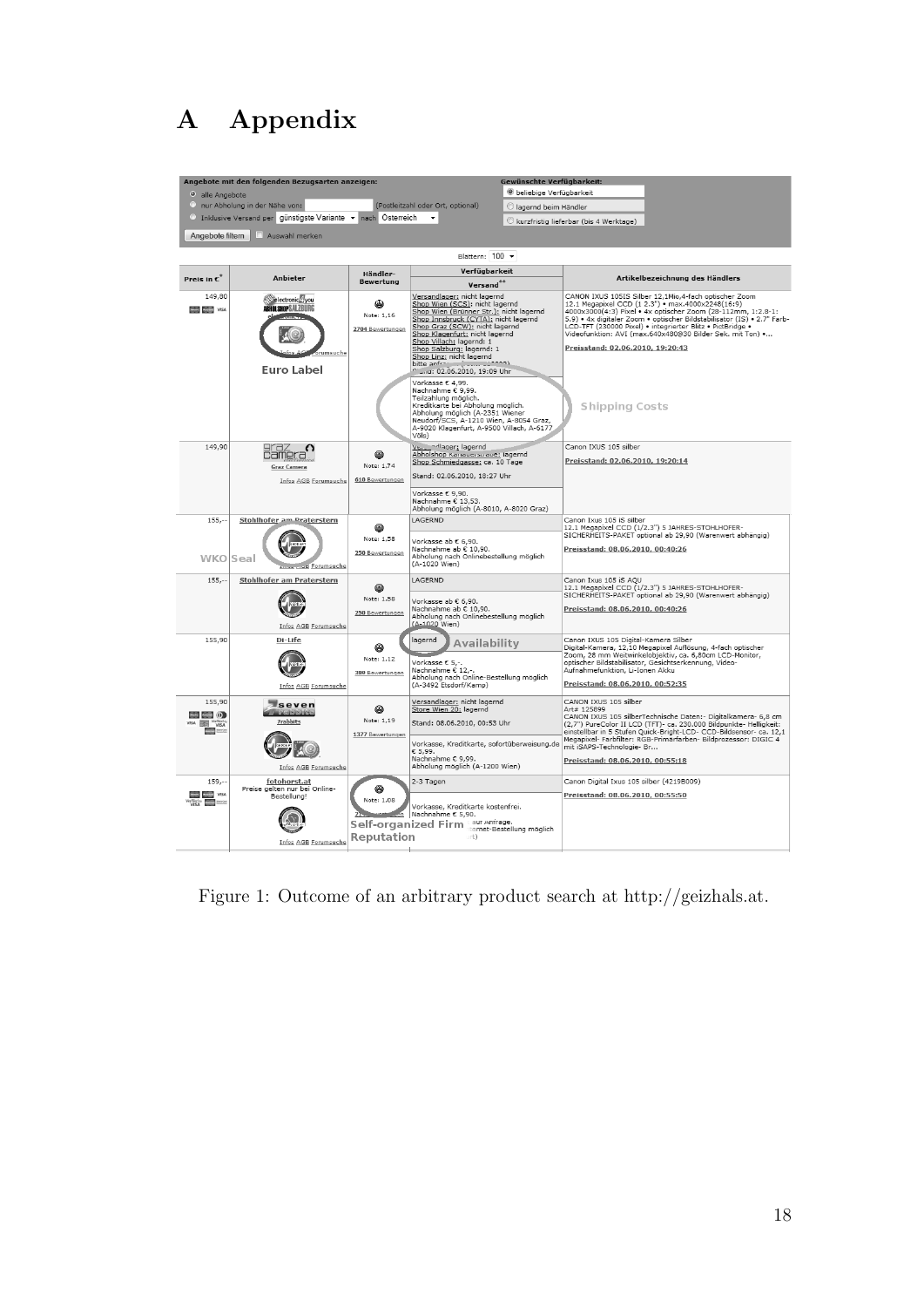

Figure 2: WKO seal and Euro-Label (Digital Cameras)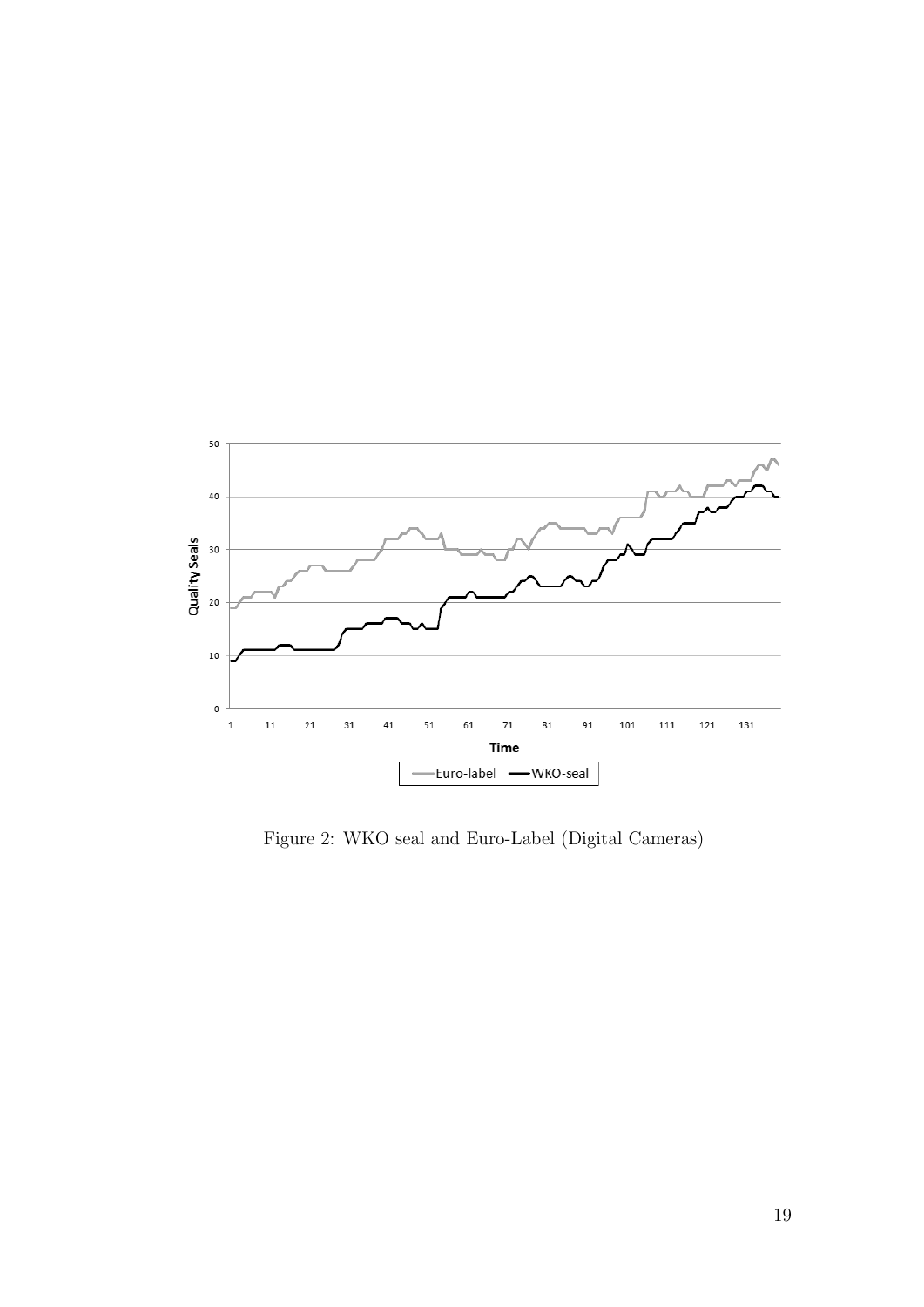|                                |          | Table 1: Summary Statistics |                |                                      |
|--------------------------------|----------|-----------------------------|----------------|--------------------------------------|
| Variable                       | Mean     |                             |                | (Std. Dev.) Min. Max. Number of Obs. |
| $\rm Euro\text{-}Label$        | 0.108    |                             |                | 4,365,711                            |
| WKO Seal                       | 0.048    |                             |                | 4,365,711                            |
| Last-Click-Through (LCT)       | 1.008    | (4.946)                     | 544            | 4,365,711                            |
| Relative Price                 | 1.214    | (0.183)                     | 4.991          | 4,365,711                            |
| Average Relative Price         | 1.284    | (0.115)                     | 4.441          | 4,365,711                            |
| $Avalidability$                | 0.31     |                             |                | 4,365,711                            |
| Self-Organized Firm Reputation | 1.723    | (0.756)                     | عد             | 3,164,189                            |
| Product Assessment             | 0.713    | (0.307)                     |                | 2,605,706                            |
| Shipping Costs                 | 10.685   | (10.064)                    | $\overline{6}$ | 27901                                |
| Trend                          | 29.56    | (19.67)                     | 139            | 4,365,711                            |
| Trend <sup>2</sup>             | 1260.268 | 1730.21)                    | 19321          | 4,365,711                            |

 $\frac{1}{\sqrt{2}}$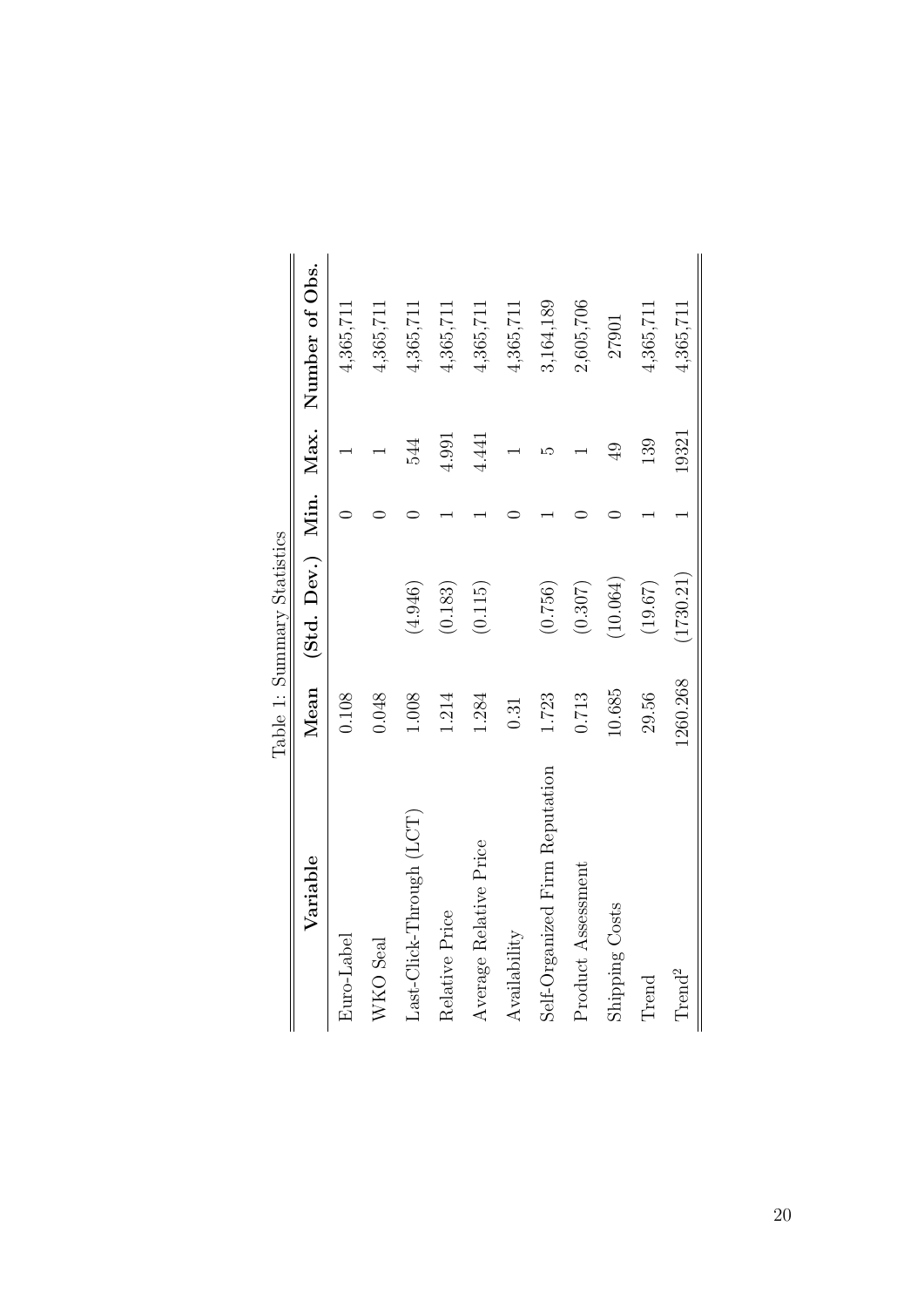|                                                                                                                                                                                                        | Table 2:<br>LCT                           | LCT, IV                        | Demand Effects of Reputation and Certification I<br>LCT              | LCT, IV                          |
|--------------------------------------------------------------------------------------------------------------------------------------------------------------------------------------------------------|-------------------------------------------|--------------------------------|----------------------------------------------------------------------|----------------------------------|
|                                                                                                                                                                                                        | $\bigoplus$                               | $\widehat{\Omega}$             | $\widehat{\mathcal{E}}$                                              | $\bigoplus$                      |
| Relative Price                                                                                                                                                                                         | $***$<br>$-3.148$<br>(.080)*              | $-3.636$<br>(.431)***          | $\left(0.3137\atop 0.079\right)$ ***                                 | $-3.585$<br>(.528)***            |
| Shipping Costs                                                                                                                                                                                         | $(0006$<br>$(.002)$                       | $(001$<br>$(.002)$             | $(0005$<br>$(.002)$                                                  | $(001$<br>$(.003)$               |
| Product Assessment                                                                                                                                                                                     | $***$<br>$\frac{192}{(.034)}$             | $(0.038)$ ***                  | $(0.045)$ ***                                                        | $(0.029)$ ***                    |
| Availability                                                                                                                                                                                           | $***$<br>$(0.35)$ <sup>*</sup>            | $\cdot \frac{412}{(.022)^***}$ | $(0.023)$ ***                                                        | $\cdot \frac{414}{(043)^{***}}$  |
| Trend                                                                                                                                                                                                  | $(083$<br>$(.009)***$                     | $\frac{088}{(.012)^***}$       | $^{***}$ (.010) <sup>***</sup>                                       | $^{0.088}_{(.013)***}$           |
| Trend <sup>2</sup>                                                                                                                                                                                     | $-0.0001$<br>$(0.00002)***$               | $-0.0002$<br>$(.00002)***$     | $-0.0001$<br>$(.00003)***$                                           | $-0.0002$<br>$(.00004)***$       |
| Self-Organized Firm Reputation                                                                                                                                                                         | $***$<br>$\overline{-.227}$<br>$(.014)^*$ | $-.230$<br>$(.010)***$         | $\frac{229}{(.011)^***}$                                             | $\overline{.231}$<br>$(.015)***$ |
| Euro-Label                                                                                                                                                                                             | $^{***}$ (.090)                           | $(059)^***$<br>.443            | $\cdot \frac{455}{(.068)}$ ***                                       | $\cdot \frac{448}{(.064)^***}$   |
| WKO Seal                                                                                                                                                                                               |                                           |                                | (.064)<br>$-0.006$                                                   | $^{*(260)}$ .                    |
| $\overline{\mathsf{N}}$                                                                                                                                                                                | 436571                                    | 4365711                        | 4365711                                                              | 4365711                          |
| product function of fines from formal officers and income (9) and (4) and (4) meaning formation of contract that is easily in the second official of<br>Remarks: Last Click Throughs (LCT) are used as | $\mathfrak{a}$                            |                                | dependent variable. Estimation method: OLS with 139 time dummies and |                                  |

product fixed effects; no firm fixed effects are used. Columns (2) and (4) represent 2SLS estimations. Cluster-robust VCV is used. product fixed effects; no firm fixed effects are used. Columns (2) and (4) represent 2SLS estimations. Cluster-robust VCV is used.<br>\* significant at the 10% level; \*\* significant at the 5% level; \*\*\* significant at the 1% significant at the 10% level; ∗∗ significant at the 5% level; ∗∗∗ significant at the 1% level.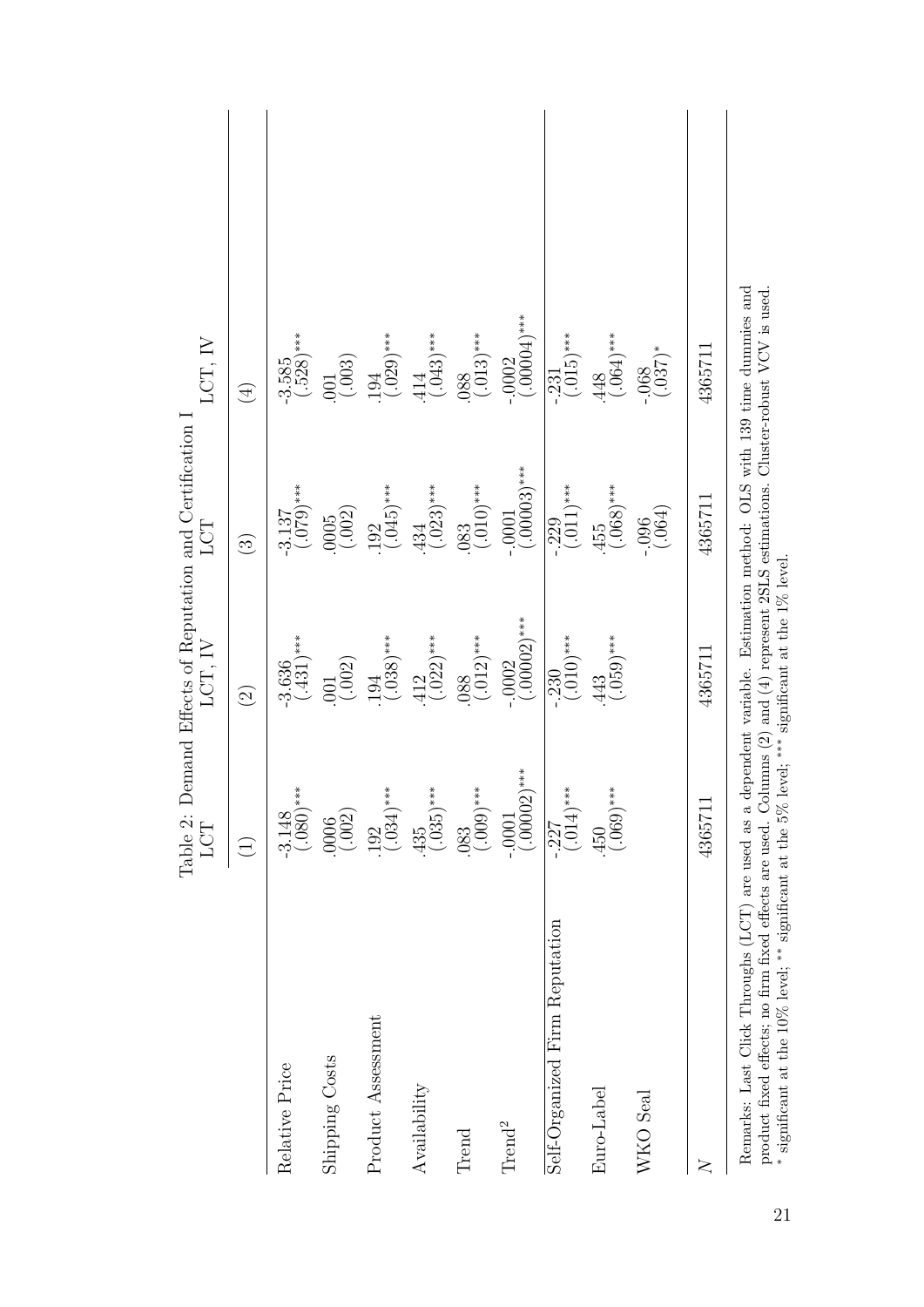|                                                                                                                                                                                                                                                                                                                                          | LCT                         | Table 3: Demand Effects of Reputation and Certification II<br>LCT, IV | LCT                        | LCT, IV                       |
|------------------------------------------------------------------------------------------------------------------------------------------------------------------------------------------------------------------------------------------------------------------------------------------------------------------------------------------|-----------------------------|-----------------------------------------------------------------------|----------------------------|-------------------------------|
|                                                                                                                                                                                                                                                                                                                                          | $\bigoplus$                 | $\widehat{\odot}$                                                     | $\widehat{\mathbb{C}}$     | $\bigoplus$                   |
| Relative Price                                                                                                                                                                                                                                                                                                                           | $-2.180$<br>(.061)***       | $-1.523$<br>(.566)***                                                 | $-2.180$<br>(.069)***      | $(0.550)$ ***                 |
| Shipping Costs                                                                                                                                                                                                                                                                                                                           | $\frac{025}{(.003)}$ ***    | $(0.003)$ ***                                                         | $(0.003)$ ***              | $(0.002)$ ***                 |
| Product Assessment                                                                                                                                                                                                                                                                                                                       | $(.043)$ ***<br>.193        | $^{190}_{(.040)***}$                                                  | $(0.044)$ ***              | $(.039)^{***}$<br>190         |
| Availability                                                                                                                                                                                                                                                                                                                             | $(0.15$<br>$(0.019)$ ***    | $(0.026)$ ***                                                         | $^{*}_{(.014)^{***}}$      | $\frac{232}{(.023)}$ ***      |
| Trend                                                                                                                                                                                                                                                                                                                                    | $(0.000)$ ***               | $^{0.084}_{(0.015)***}$                                               | $^{***}$ (10)              | $^{***}$ (010) <sup>***</sup> |
| Trend <sup>2</sup>                                                                                                                                                                                                                                                                                                                       | $-0.0002$<br>$(0.00003)***$ | $(.00003)$ ***<br>$-0.0002$                                           | $-0.0002$<br>$(.00002)***$ | $-0002$<br>$(00003)***$       |
| Self-Organized Firm Reputation                                                                                                                                                                                                                                                                                                           | (100, 00)                   | (006)                                                                 | $\frac{1000}{(005)}$       | $\frac{006}{005}$             |
| Euro-Label                                                                                                                                                                                                                                                                                                                               | $(.084)$ **<br>167          | $(0.63)$ ***<br>166                                                   | $^{161}_{(.083)*}$         | $(0.063)$ **                  |
| WKO Seal                                                                                                                                                                                                                                                                                                                                 |                             |                                                                       | $(046)$<br>$(.060)$        | $\binom{034}{046}$            |
| $\geq$                                                                                                                                                                                                                                                                                                                                   | 4365711                     | 4365711                                                               | 4365711                    | 4365711                       |
| and firm fixed effects. Columns (2) and (4) represent 2SLS estimations. Cluster-robust VCV is used. * significant at the $10\%$ level;<br>Remarks: Last Click Throughs (LCT) are used as a dependent variable. Estimation method: OLS with 139 time dummies, product,<br>** significant at the 5% level; *** significant at the 1% level |                             |                                                                       |                            |                               |